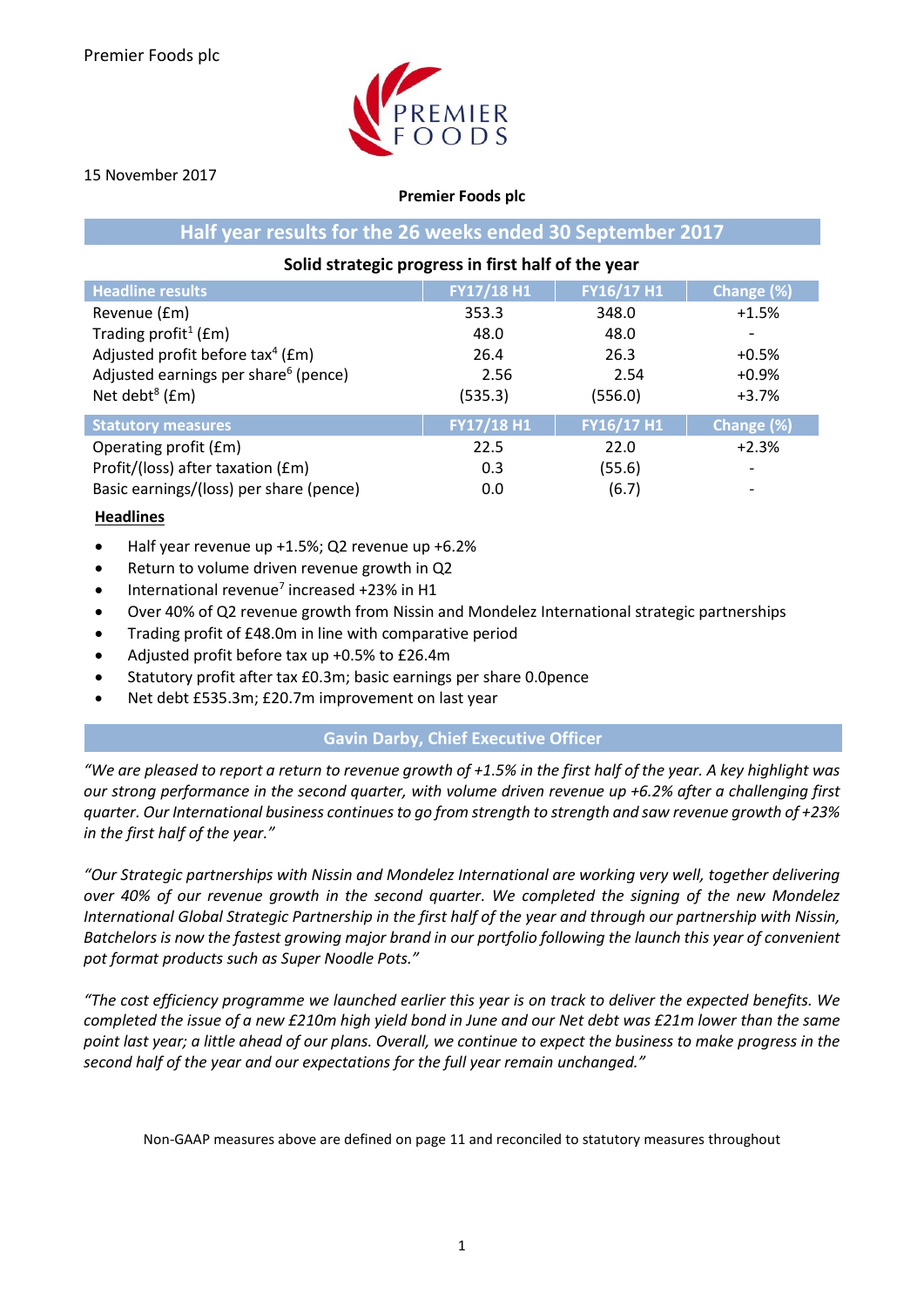A presentation to investors and analysts will take place today, 15 November 2017, at 9:00am GMT. The presentation will be webcast at [www.premierfoods.co.uk/investors/investor-centre.](http://www.premierfoods.co.uk/investors/investor-centre) A recording of the webcast will be available on the Company's website later in the day.

A conference call for bond investors and analysts will take place today, 15 November 2017, at 1:30pm GMT. Dial in details are outlined below:

Telephone: 0800 376 7922 (UK toll free) +44 20 7192 8000 (standard international access) Conference ID: 96085488

A factsheet of the Preliminary results is available at: [www.premierfoods.co.uk/investors/results-centre](http://www.premierfoods.co.uk/investors/results-centre)

A Premier Foods image gallery is available using the following link: [www.premierfoods.co.uk/media/image-gallery/](http://www.premierfoods.co.uk/media/image-gallery/)

#### **For further information, please contact:**

| <b>Institutional investors and analysts:</b>   |                      |
|------------------------------------------------|----------------------|
| Alastair Murray, Chief Financial Officer       | +44 (0) 1727 815 850 |
| Richard Godden, Director of Investor Relations | +44 (0) 1727 815 850 |
| <b>Media enquiries:</b>                        |                      |
| Marisa Fitch, Head of Corporate Affairs        | +44 (0) 1727 815 850 |
| Maitland                                       | +44 (0) 20 7379 5151 |
| Sundeep Tucker                                 |                      |
| Tom Eckersley                                  |                      |

- Ends –

This announcement may contain "forward-looking statements" that are based on estimates and assumptions and are subject to risks and uncertainties. Forward-looking statements are all statements other than statements of historical fact or statements in the present tense, and can be identified by words such as "targets", "aims", "aspires", "assumes", "believes", "estimates", "anticipates", "expects", "intends", "hopes", "may", "would", "should", "could", "will", "plans", "predicts" and "potential", as well as the negatives of these terms and other words of similar meaning. Any forward-looking statements in this announcement are made based upon Premier Foods' estimates, expectations and beliefs concerning future events affecting the Group and subject to a number of known and unknown risks and uncertainties. Such forward-looking statements are based on numerous assumptions regarding the Premier Foods Group's present and future business strategies and the environment in which it will operate, which may prove not to be accurate. Premier Foods cautions that these forward-looking statements are not guarantees and that actual results could differ materially from those expressed or implied in these forward-looking statements. Undue reliance should, therefore, not be placed on such forwardlooking statements. Any forward-looking statements contained in this announcement apply only as at the date of this announcement and are not intended to give any assurance as to future results. Premier Foods will update this announcement as required by applicable law, including the Prospectus Rules, the Listing Rules, the Disclosure and Transparency Rules, London Stock Exchange and any other applicable law or regulations, but otherwise expressly disclaims any obligation or undertaking to update or revise any forward-looking statement, whether as a result of new information, future developments or otherwise.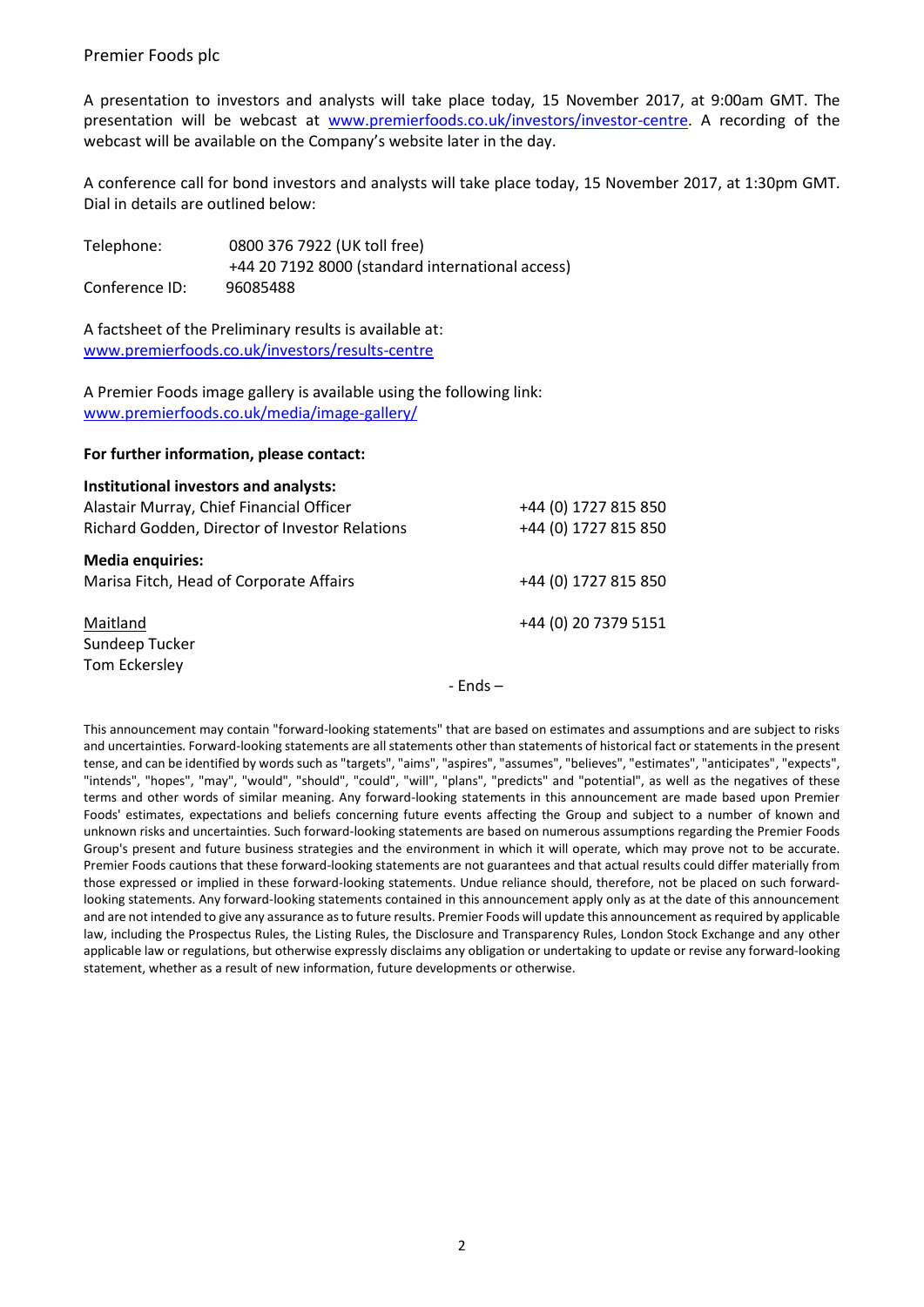### **Financial results**

#### **Revenue**

| Group revenue (£m) | Grocery | <b>Sweet Treats</b> | Group    |
|--------------------|---------|---------------------|----------|
| <b>Branded</b>     | 214.7   | 80.7                | 295.4    |
| Non-branded        | 40.3    | 17.6                | 57.9     |
| <b>Total</b>       | 255.0   | 98.3                | 353.3    |
| % change           |         |                     |          |
| <b>Branded</b>     | $+0.9%$ | (2.3%)              | (0.0%    |
| Non-branded        | $+7.4%$ | $+17.0%$            | $+10.1%$ |
| <b>Total</b>       | $+1.9%$ | $+0.7%$             | $+1.5%$  |

Group revenue for the 26 weeks ended 30 September 2017 was £353.3m, an increase of 1.5% on the prior period. Branded revenue was in line with last year at £295.4m while Non-branded revenue increased by 10.1% to £57.9m.

In the second quarter of the year, Group revenue increased by +6.2% to £183.2m compared to the equivalent quarter a year ago. Branded revenue increased by +5.7% to £152.3m and Non-branded revenue grew by +8.9% to £30.9m. Following weaker Q1 trading, the Group's largest brands recovered in the second quarter to record significantly improved performances in terms of both volume and revenue.

Group revenues have been supported in the first half of the year by a combination of benefits from the Group's strategic partnerships with Nissin and Mondelez International. In the second quarter, 44% of the Group's revenue growth reflected benefits obtained through these two strategic partnerships, including *Batchelors* Super Noodle Pots, *Soba* Noodles and *Cadbury* growth in International.

The Grocery business unit reported Half year revenue of £255.0m, up +1.9% on the same period a year ago. Branded revenues grew by +0.9% to £214.7m and Non-branded revenue increased by +7.4% to £40.3m. In the second quarter, Grocery revenue grew +9.7%, with Branded revenue ahead +10.5% and Non-branded revenue increasing +6.1%.

As the Group expected, and as previously reported, the first quarter saw weaker trading in its Grocery brands. Although some brands gained market share, revenues declined reflecting lower overall market volumes partly due to a warmer June, lower promotional effectiveness particularly in the Desserts category and a move to more normalised levels of trade investment in non-retail channels.

The second quarter displayed a significantly stronger trajectory with a return to volume and revenue growth in many of the Group's major brands. One of the major contributors to Grocery branded revenue growth in the half was from *Batchelors*, which grew +7.8% in the period and has also increased its category share by nearly two percentage points over the past year. As commented previously, this was supported significantly by the launch earlier this year of the *Batchelors* Super Noodles Pot product, a product range closely aligned to the consumer trend of snacking and on the go eating. This product launch was accelerated by leveraging the advanced supply chain capabilities of the Group's strategic partner, Nissin. The *Batchelors* brand has also benefitted substantially from the launch of Pasta 'n' Sauce pots, another range of convenient quick meals perfectly suited to today's time conscious consumer.

*Bisto*, the Group's second largest brand by revenue, performed consistently well during the half, delivering volume and revenue growth and also delivering share gains. *Oxo* volumes and revenue were up significantly in the second quarter following lower category sales in the first quarter. *Angel Delight,* one of the Group's smaller and historically less heavily invested brands, grew by 30% in the period, benefitting from the launch of convenient ready to eat pots.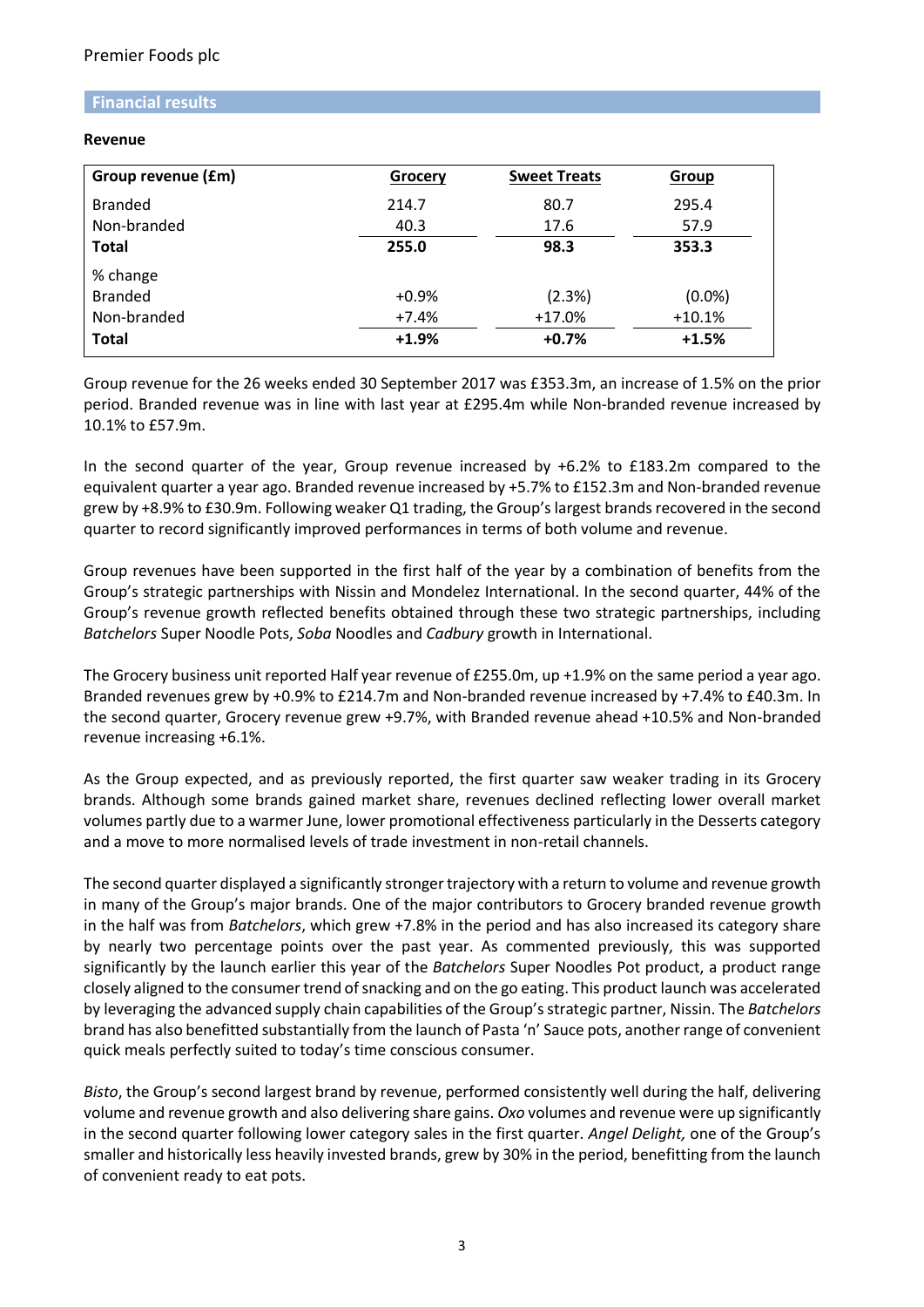The Grocery business has been impacted in recent quarters by changing retailer promotional strategies. The Group has largely annualised the effect of these changes and forsome customers have seen the gradual return of multi-buy promotional activities which are generally beneficial to delivering volume growth.

Grocery Non-branded revenue increased by £2.8m in the period to £40.3m. New contract wins from both retail and discounter channels, and to a lesser extent, some revenue growth at Knighton Foods contributed to this growth.

Sweet Treats delivered revenue growth of 0.7% in the first half of the year to £98.3m. Branded sales were £1.9m lower at £80.7m while Non-branded revenue continued its strong trajectory, growing by 17.0% to £17.6m.

*Cadbury* cake revenue in the Sweet Treats business unit was marginally ahead of the prior year and reached its highest ever value UK market share of 8.4% in the period, according to IRI. Total *Mr Kipling* revenue was slightly lower than the prior year, although momentum is building in its margin-enhancing cake on the go range with growth of +55% in the period.

The growth in Non-branded Sweet Treats revenues continued the same pattern as seen in the prior year, with new contract wins across a broad range of retail customers in various cake sub-categories. Additionally, the business is benefitting from the growth of the hard discounter channel with the continuation of new retail space.

The International business unit continues to perform very strongly and in line with the Group's medium term expectations. In the first half of the year, revenues grew +23% on a constant currency basis and were up +30% in the second quarter. Over the last two years, International revenues have progressed at a compound annual growth rate of 18%, and have posted twelve successive quarters of year on year growth in the last three years.

A key part of the business unit's success to date is due to the growth of *Mr Kipling* and *Cadbury* cake in Australia. Building on this, the Group has recently entered the New Zealand market for the first time with a range of *Mr Kipling* and *Cadbury* cakes. Additionally, *Sharwood's,* the Group's third largest brand in international markets, is expected to benefit from further expansion in the USA over the medium term through increased distribution in a major USA retailer.

An important element of the International business's strategy is the transition from a predominantly sales and distribution model to one of building brands in some of its key international markets. In FY16/17 the *Sharwood's* brand benefitted from a targeted social media marketing campaign in Australia and this is being followed up in the current year by similar marketing activity for *Mr Kipling*, also in Australia. These are the first such marketing campaigns the Group has undertaken in its international markets and are central to support its growth ambitions.

| £m                                   | FY17/18 H1 | FY16/17 H1 | Change   |
|--------------------------------------|------------|------------|----------|
| Divisional contribution <sup>2</sup> |            |            |          |
| Grocery                              | 51.4       | 56.2       | (8.5%)   |
| <b>Sweet Treats</b>                  | 11.5       | 6.6        | $+74.2%$ |
| Total                                | 62.9       | 62.8       | $+0.2%$  |
| Group & corporate costs              | (14.9)     | (14.8)     | (1.2%)   |
| Trading profit <sup>1</sup>          | 48.0       | 48.0       | 0.0%     |

### **Trading profit**

The Group reported Half year Trading profit of £48.0m, in line with the prior year. Divisional contribution was £0.1m higher than the prior year period at £62.9m, of which £51.4m was generated from the Grocery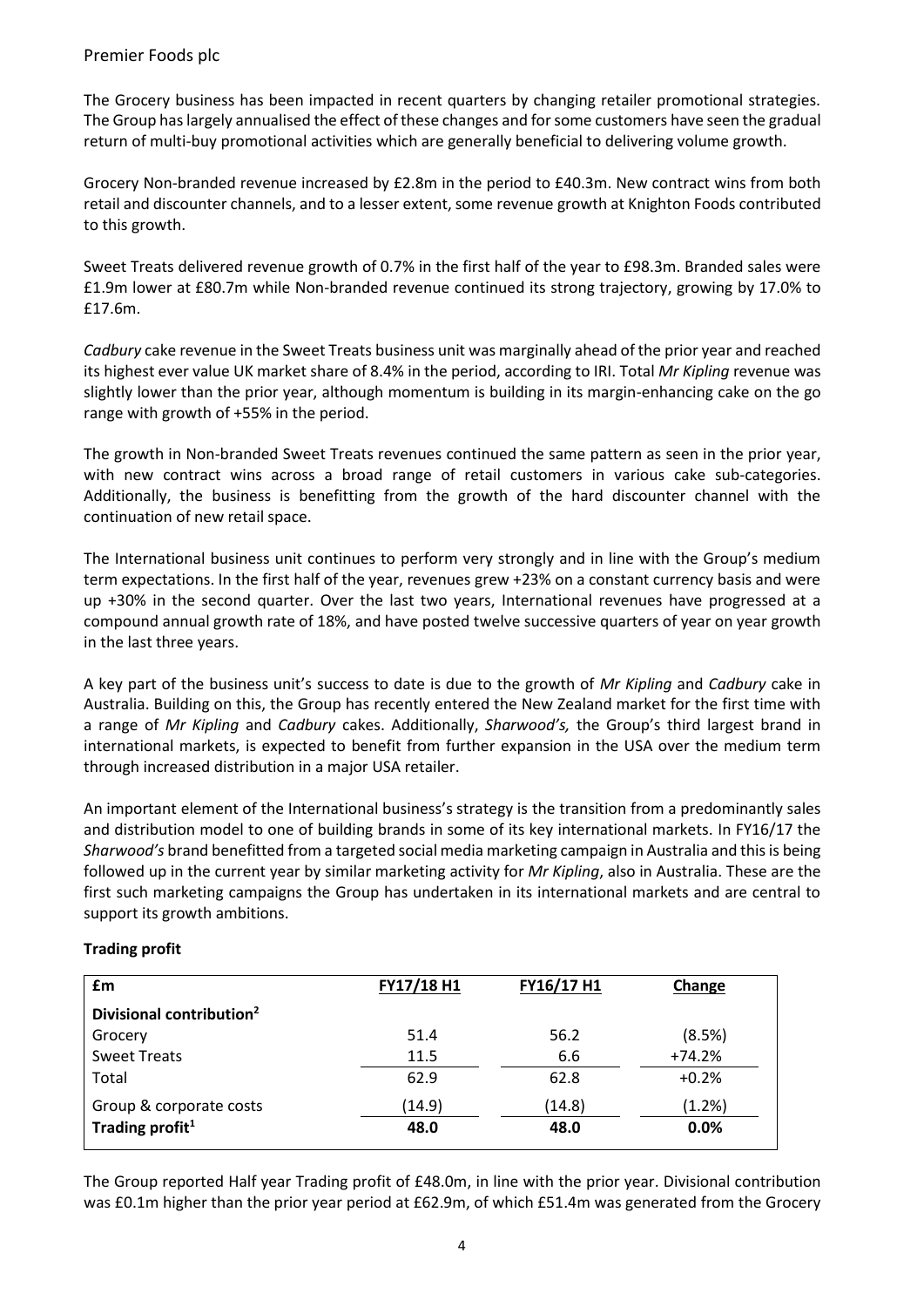business and £11.5m from Sweet Treats. Group & corporate costs were broadly in line with the prior period at £14.9m.

Grocery Divisional contribution benefitted from increased volumes in the first half of the year from the Bisto, Batchelors, Loyd Grossman and Sharwood's brands, although this was offset by mix effects with higher sales of lower margin products such as Non-branded flour. As previously commented, the Group has experienced material input cost inflation in the past year from both commodity cost increases and the devaluation of Sterling. The Group takes a blended approach to managing these cost increases, managing its own efficiencies, adjusting promotional mechanics and formats where appropriate and finally looking at limited price increases where these cannot be avoided.

The Group undertakes a collaborative approach when working with its customers, and accordingly this process took longer than expected. As a result, while Grocery Divisional contribution was lower in the first quarter of the year, the second quarter saw a return to more normal % margin levels following the conclusion of this process. Input cost inflation is forecast to continue into the second half of the year, albeit at a lower rate. As a result the Group will continue to keep its cost recovery plans under close review.

Grocery also saw reduced overhead recoveries in some manufacturing sites in the period. In particular, the transition to higher promotional price points for the core Ambrosia range resulted in short-term reductions in volumes which in turn impacted manufacturing overhead recoveries at the Group's Lifton site. Entering the second half, promotional volumes in Ambrosia are recovering and manufacturing recoveries have returned to normal levels. A decline in volumes and lower efficiencies during the first half of the year at Knighton Foods materially impacted Divisional contribution.

During the year, the Group has embarked on a major transformation of its warehousing and distribution operations. This programme is planned to consolidate all the Group's logistics operations at one single location in Tamworth, central England. While the first phase of the transition has experienced some initial implementation challenges, these are now substantially resolved and the plan to deliver the programme benefits remains on track.

In Sweet Treats, Divisional contribution was +£4.9m higher than the comparative period at £11.5m. This was due to phasing of consumer marketing investment and savings from new and ongoing lower levels of SG&A costs. These SG&A savings in Sweet Treats are expected to continue into the second half of the year.

As previously stated, the Group expects to invest the majority of its consumer marketing spend in the second half of the financial year. Activity will be particularly focused on the third quarter - the Group's key trading period, and hence the time of year when we are able to deliver the best return on investment.

| <b>f</b> m                                                  | FY17/18 H1 | FY16/17 H1 | Change   |
|-------------------------------------------------------------|------------|------------|----------|
| Adjusted EBITDA <sup>3</sup>                                | 56.1       | 56.1       | $0.0\%$  |
| Depreciation                                                | (8.1)      | (8.1)      | $0.0\%$  |
| <b>Trading profit</b>                                       | 48.0       | 48.0       | 0.0%     |
| Amortisation of intangible assets                           | (18.0)     | (19.0)     | +5.3%    |
| Fair value movements on foreign<br>exchange and derivatives | 0.9        | 1.0        | $+10.0%$ |
| Restructuring costs                                         | (3.1)      | (7.1)      | $+56.3%$ |
| Net interest on pensions and<br>administrative expenses     | (1.0)      | (0.9)      | (11.1%)  |
| Operating profit before<br>impairment                       | 26.8       | 22.0       | $+21.8%$ |
| Impairment of goodwill                                      | (4.3)      |            |          |
| <b>Operating profit</b>                                     | 22.5       | 22.0       | $+2.3%$  |

### **Operating profit**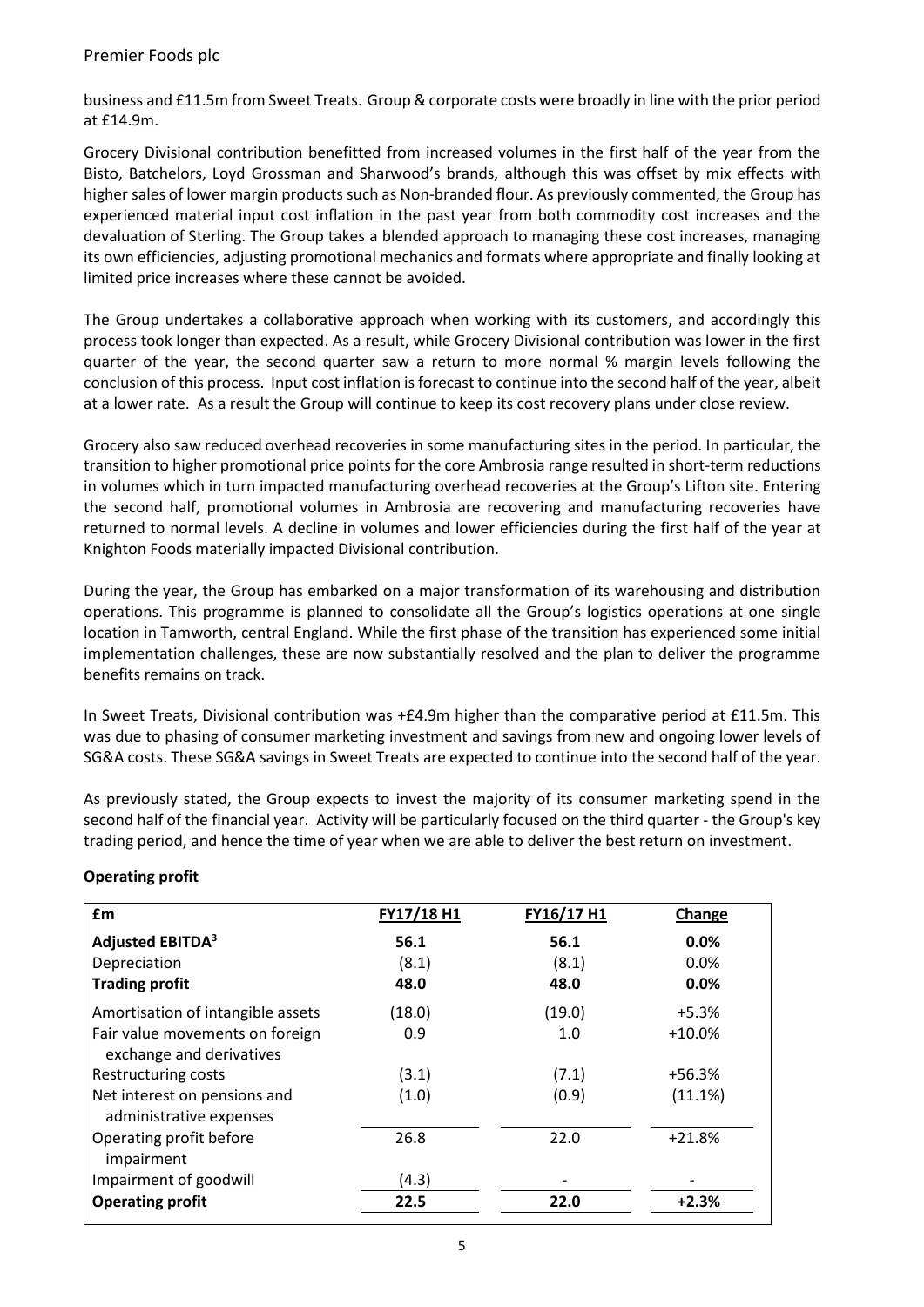Adjusted EBITDA in the first half of the year was £56.1m and depreciation was £8.1m, both of which were in line with the comparative period.

Operating profit increased by £0.5m to £22.5m in the period, and while restructuring costs and amortisation of intangible assets were lower in the period, these were partly offset by an impairment of goodwill related to Knighton Foods. Restructuring costs in the Half year of £3.1m related to charges associated with the Group's logistics restructuring programme. The comparative period included restructuring costs of £7.1m, a large proportion of which were charges related to corporate activity. An impairment charge of £4.3m in the period related to the write off of Knighton Foods goodwill.

Net interest on pensions and administrative expenses was £1.0m in the period, slightly higher than the comparative period. This comprised administrative expenses incurred of £2.5m, partly offset by a net interest credit of £1.5m owing to an opening combined pension schemes surplus.

| £m                                                             | FY17/18 H1 | FY16/17 H1 | Change    |
|----------------------------------------------------------------|------------|------------|-----------|
| Senior secured notes interest                                  | 15.9       | 15.3       | $(4.0\%)$ |
| Bank debt interest                                             | 3.6        | 4.4        | 18.6%     |
|                                                                | 19.5       | 19.7       | 0.9%      |
| Amortisation of debt issuance costs                            | 2.1        | 2.0        | (2.9%)    |
| Net regular interest <sup>5</sup>                              | 21.6       | 21.7       | 0.6%      |
| Fair value movements on interest<br>rate financial instruments | (0.3)      | (0.2)      | (59.9%)   |
| Write-off of financing costs                                   | 4.0        | 0.1        |           |
| Discount unwind                                                | (2.0)      | 8.6        |           |
| Other interest                                                 | 0.4        | 0.5        | 8.6%      |
| Net finance cost                                               | 23.7       | 30.7       | 22.9%     |

### **Finance costs**

Net regular interest for the Half year was £21.6m, a decrease of £0.1m compared to the prior period. As expected, the largest element of finance costs was interest due to holders of the Group's senior secured notes of £15.9m. Bank debt interest of £3.6m was £0.8m lower in the period due to lower levels of average debt and slightly lower LIBOR levels compared to the prior period.

Net finance cost was £23.7m for the Half year; £7.0m lower than the comparative period. In the prior year, a £8.6m discount unwind charge relating to long term property provisions held by the Group due to a reduction in gilt yields was reflected in the reported Net finance cost of £30.7m. In the current period, an increase in gilt yields resulted in a benefit of £2.0m. Write-off of financing costs of £4.0m in the Half year related to the write off of transaction costs associated with the issue in 2014 of six year senior secured floating rate notes due March 2020, which were repaid during the period.

## **Taxation**

The taxation credit on continuing operations for the period ended 30 September 2017 of £1.5m compares to a charge of £46.9m in FY16/17 H1 and included a deferred tax movement of £0.9m based upon management's best estimate of the effective annual income tax rate expected for the full financial year and a credit largely relating to the repayment of Irish taxation paid in prior years.

Deferred tax assets at 30 September 2017 were £30.8m compared to £32.4m at 1 April 2017. Deferred tax assets relating to brought forward losses were approximately £54m which equate to around £320m of future taxable profits.

The corporation tax rate and deferred tax rate applied in calculations are 19.0% and 17.0% respectively.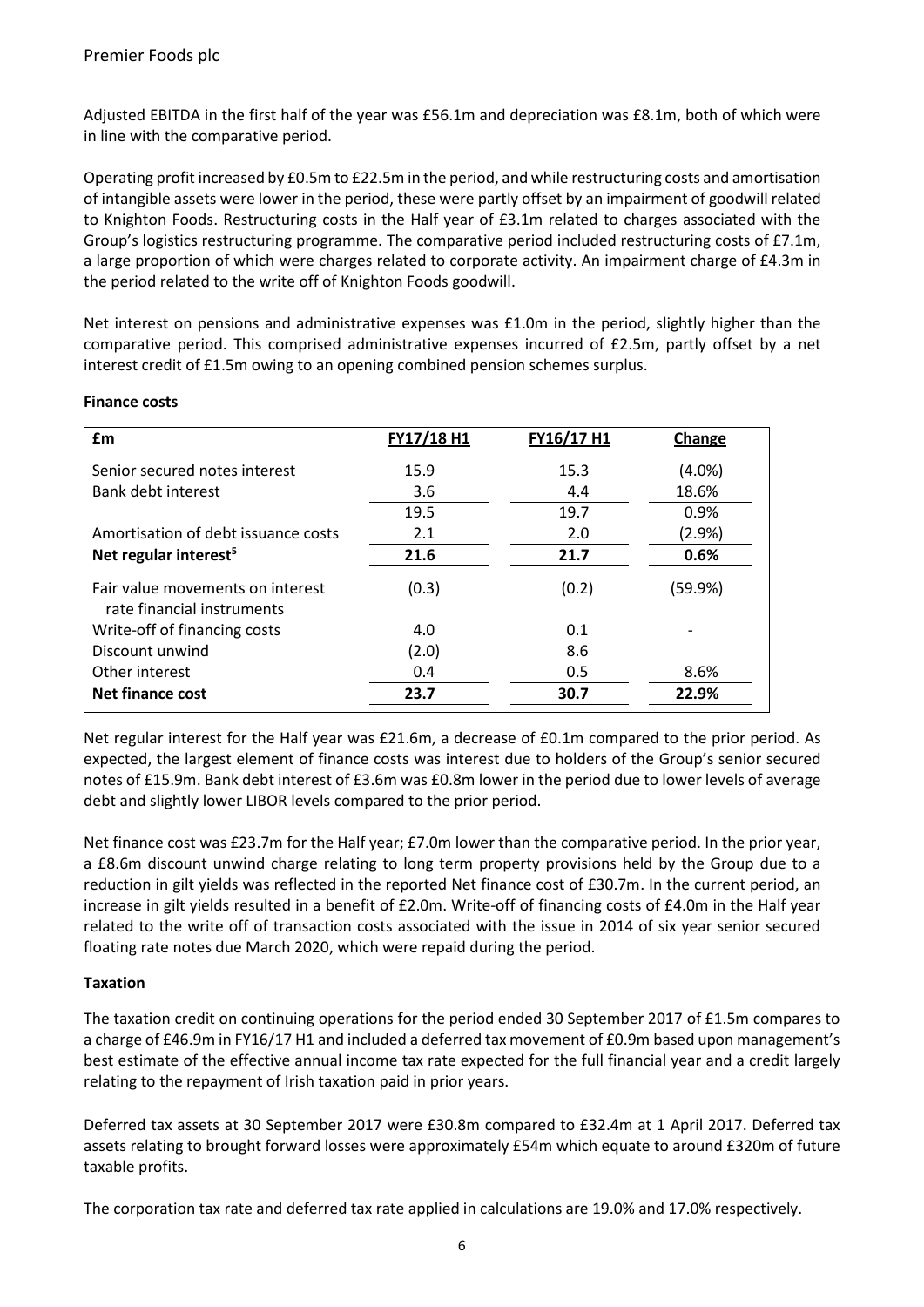#### **Earnings per share**

| Statutory earnings per share (£m)       | FY17/18 H1 | FY16/17 H1 | Change                   |
|-----------------------------------------|------------|------------|--------------------------|
| Operating profit                        | 22.5       | 22.0       | $+2.3%$                  |
| Net finance cost                        | (23.7)     | (30.7)     | $+22.9%$                 |
| Loss before taxation                    | (1.2)      | (8.7)      | $+86.2%$                 |
| Taxation credit/(charge)                | 1.5        | (46.9)     | $\overline{\phantom{a}}$ |
| Profit/(Loss) after taxation            | 0.3        | (55.6)     |                          |
| Average shares in issue                 | 834.2      | 827.7      |                          |
| Basic earnings/(loss) per share (pence) | 0.0        | (6.7)      | $\overline{\phantom{0}}$ |

A loss before tax of (£1.2m) was reported in the first half of the year, compared to a loss before tax in the comparative period of (£8.7m). After a taxation credit of £1.5m in the period, profit after taxation was £0.3m, which resulted in a neutral basic earnings per share in pence.

| Adjusted earnings per share (£m)    | FY17/18 H1 | FY16/17 H1 | Change  |
|-------------------------------------|------------|------------|---------|
| Trading profit                      | 48.0       | 48.0       | $0.0\%$ |
| Less: Net regular interest          | (21.6)     | (21.7)     | $+0.6%$ |
| Adjusted profit before tax          | 26.4       | 26.3       | $+0.5%$ |
| Less: Notional tax (19%/20%)        | (5.0)      | (5.3)      | 4.6%    |
| Adjusted profit after tax           | 21.4       | 21.0       | $+1.7%$ |
| Average shares in issue (millions)  | 834.2      | 827.7      |         |
| Adjusted earnings per share (pence) | 2.56       | 2.54       | $+0.9%$ |

Adjusted profit before tax for the Half year was £26.4m, +£0.1m ahead of the comparative period. This was due to a slightly lower net regular interest charge compared to the previous period. Adjusted profit after tax was £21.4m after deducting a notional 19.0% tax charge, an increase of £0.4m compared to FY16/17 H1. Based on average shares in issue of 834.2 million shares, adjusted earnings per share in the period was 2.56 pence, +0.9% higher than the 2.54 pence reported in the previous Half year.

#### **Free cash flow**

| £m                                            | FY17/18 H1 | <b>FY16/17 H1</b> |
|-----------------------------------------------|------------|-------------------|
| Trading profit                                | 48.0       | 48.0              |
| Depreciation                                  | 8.1        | 8.1               |
| Other non-cash items                          | 1.0        | 3.2               |
| Interest                                      | (17.2)     | (20.2)            |
| <b>Taxation</b>                               | 1.0        |                   |
| <b>Pension contributions</b>                  | (19.8)     | (32.1)            |
| Capital expenditure                           | (8.6)      | (6.2)             |
| Working capital & other                       | (12.9)     | (8.6)             |
| Restructuring costs                           | (6.9)      | (11.3)            |
| Purchase of own shares                        |            | (0.7)             |
| Disposal of fixed assets                      | 1.3        |                   |
| <b>Financing fees</b>                         | (6.8)      |                   |
| Free cash outflow <sup>9</sup>                | (12.8)     | (19.8)            |
| <b>Statutory cash flow statement</b>          |            |                   |
| Cash generated/(used) in operating activities | 1.2        | (13.2)            |
| Cash used in investing activities             | (7.3)      | (6.0)             |
| Cash generated from financing activities      | 22.3       | 25.4              |
| Net increase in cash & cash equivalents       | 16.2       | 6.2               |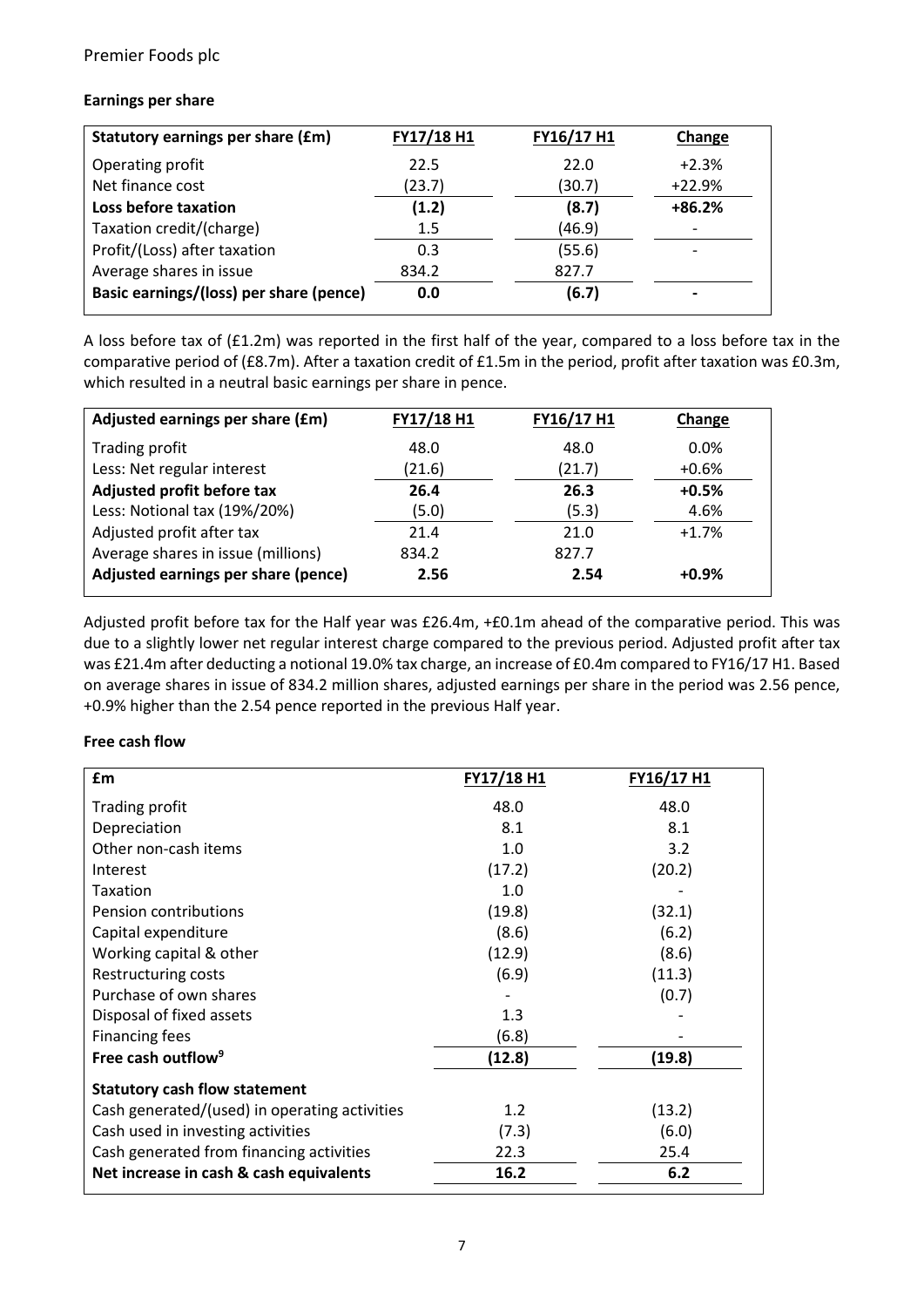Free cash flow in the Half year was an outflow of £12.8m. Trading profit and Depreciation, at £48.0m and £8.1m respectively, were in line with the prior year period. Interest paid in the period was £3.0m lower than the comparative period at £17.2m due to timing differences. A taxation credit of £1.0m was received in the period from Irish tax authorities in respect of tax paid on previous period losses. Pension contributions in the Half year were £19.8m, a reduction of £12.3m from the comparative period principally due to the re-negotiation of deficit contributions to the Group's pension schemes announced in March this year. Capital expenditure was £2.4m higher in the period at £8.6m and the Group's expectations for the Full year are unchanged at £20-£22m. Working capital and other items was an outflow of £12.9m. Restructuring costs associated with redundancies relating to the Group's cost reduction and efficiency programmes and implementation costs associated with the Group's logistics transformation programme together amounted to £6.9m. The Group now expects restructuring costs to be between £10-£12m in this financial year. Financing fees of £6.8m relate to costs associated with the extension of the Group's revolving credit facility and the issue of new £210m Senior secured floating rate notes in the period.

On a statutory basis, cash generated from operations was £17.4m compared to £7.0m in FY16/17 H1. This was primarily due to lower pension deficit contributions, as commented and identified in the table above. Cash generated from operating activities was £1.2m in the period, compared with cash used in operating activities in the comparative period of (£13.2m). Cash used in investing activities was (£7.3m) in the Half year compared to (£6.0m) in FY16/17 H1. Cash generated from financing activities was £22.3m in the period. This was principally due to proceeds from borrowings of £210.0m which reflected the issue of new Senior secured floating rate notes, the repayment of the 2014 £175.0m Senior secured floating rate notes and the associated reduction in the Group's revolving credit facility.

At 30 September 2017, the Group held cash and bank deposits of £9.5m and bank overdrafts of £11.4m.

|                                 | £m    |
|---------------------------------|-------|
| Net debt at 1 April 2017        | 523.2 |
| Free cash outflow in period     | 12.8  |
| Movement in debt issuance costs | (0.7) |
| Net debt at 30 September 2017   | 535.3 |

#### **Net debt and sources of finance**

Net debt at 30 September 2017 was £535.3m; a £20.7m reduction compared to the same point a year ago. The movement in Net debt compared to the previous year end was an outflow of £12.1m. The Group generally observes an increase in Net debt in the first half of the financial year, reflecting the natural working capital cycle of the business. The movement in debt issuance costs in the period was £0.7m.

In the first half of the year, the Group extended the term of its revolving credit facility with its lending syndicate from March 2019 to December 2020. The total facility, which was £16.0m drawn at 30 September 2017, reduced from £272m to £217m in June 2017 and reduces further to £184m in March 2019. The interest margin under the revolving credit facility is unchanged and covenants under the facility, which are tested bi-annually, were updated to ensure appropriate headroom in future reporting periods.

The Group also completed the issuance of new five year £210m Senior Secured floating rate notes due July 2022. This new note replaced the Group's £175m Senior Secured floating rate notes, previously due to mature March 2020, and reduced the revolving credit facility by a total of £55m. As previously announced, the pricing of the new £210m Senior Secured floating rate notes was confirmed at 5.00% +LIBOR, which is in line with the retired £175m Senior Secured floating rate notes.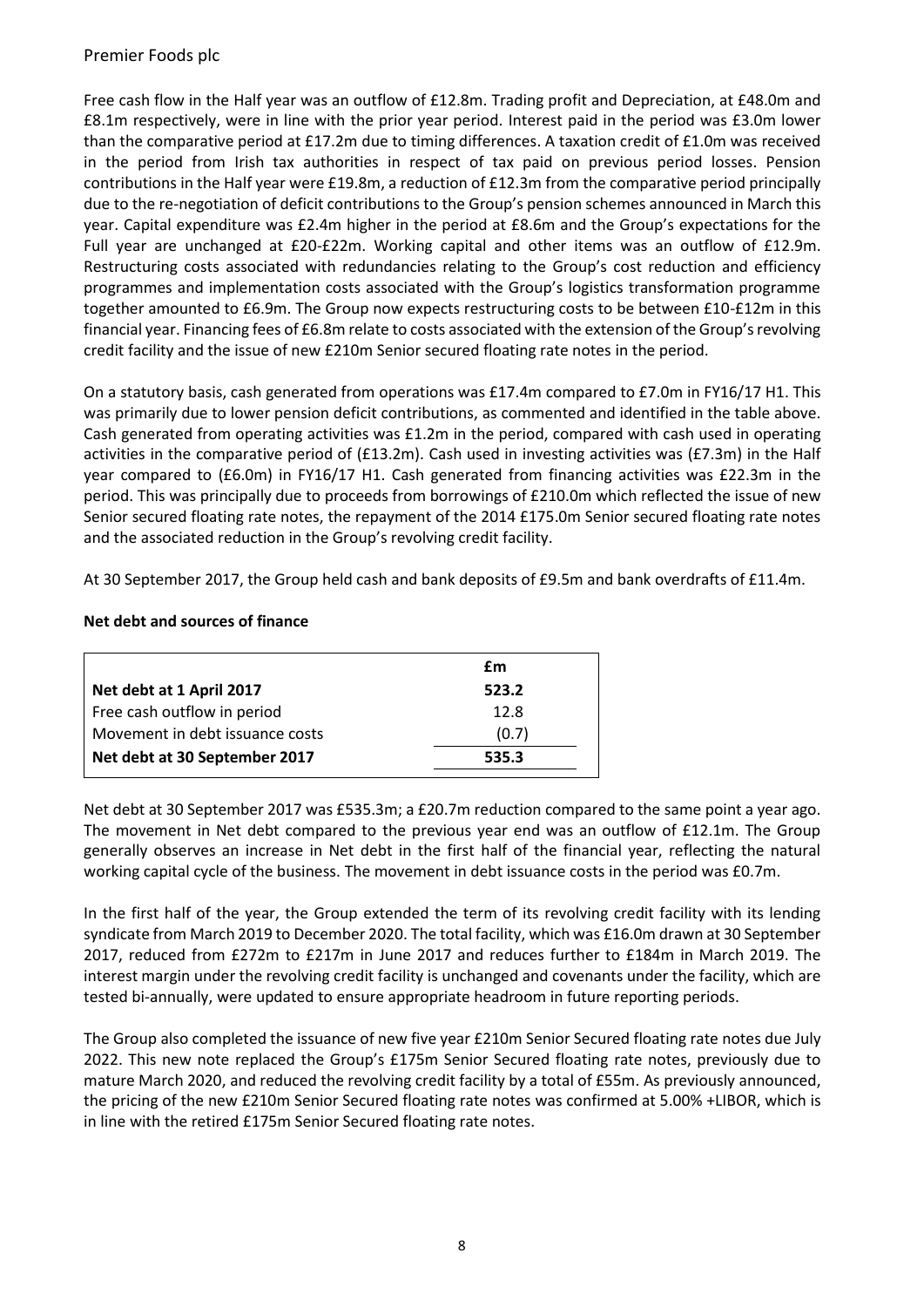### **Pensions**

| IAS 19 Accounting              | 30 September 2017 |                  | 1 April 2017 |            |                  |           |
|--------------------------------|-------------------|------------------|--------------|------------|------------------|-----------|
| <b>Valuation (£m)</b>          | <b>RHM</b>        | Premier<br>Foods | Combined     | <b>RHM</b> | Premier<br>Foods | Combined  |
| Assets                         | 4,061.0           | 661.1            | 4,722.1      | 4,190.9    | 673.7            | 4,864.6   |
| Liabilities                    | (3,472.9)         | (1, 122.3)       | (4,595.2)    | (3,597.0)  | (1, 162.8)       | (4,759.8) |
| Surplus/(Deficit)              | 588.1             | (461.2)          | 126.9        | 593.9      | (489.1)          | 104.8     |
| Net of deferred tax<br>(17.0%) | 488.1             | (382.8)          | 105.3        | 493.0      | (406.0)          | 87.0      |

The IAS 19 pension schemes valuation reported a surplus for the combined RHM and Premier Foods' pension schemes at 30 September 2017 of £126.9m, equivalent to £105.3m net of a deferred tax charge of 17.0%. This compares to a combined RHM and Premier Foods' schemes surplus at 1 April 2017 of £104.8m and £87.0m net of deferred tax. A deferred tax rate of 17.0% is deducted from the IAS19 retirement benefit valuation of the Group's schemes to reflect the fact that pension deficit contributions made to the Group's pension schemes are allowable for tax.

The valuation at 30 September 2017 comprised a £588.1m surplus in respect of the RHM schemes and a deficit of £461.2m in relation to the Premier Foods schemes. Assets in the combined schemes decreased by £142.5m in the period from £4,864.6m to £4,722.1m. RHM scheme assets decreased by £129.9m and the Premier Foods' schemes assets decreased by £12.6m.

Liabilities in the combined schemes decreased by £164.6m in the period to £4,595.2m. The value of liabilities associated with the RHM scheme were £3,472.9m, a reduction of £124.1m while liabilities in the Premier Foods schemes were £40.5m lower at £1,122.3m. The reduction in the value of liabilities in both schemes is due to a slight increase in the discount rate assumption, from 2.65% to 2.70% and a reduction in the inflation rate assumption; from 3.3% to 3.2%.

| Combined pensions schemes (£m) | 30 September 2017 | 1 April 2017 |
|--------------------------------|-------------------|--------------|
| <b>Assets</b>                  |                   |              |
| <b>Equities</b>                | 443.1             | 527.0        |
| Government bonds               | 867.3             | 519.1        |
| Corporate bonds                | 22.5              | 23.0         |
| Property                       | 343.9             | 357.4        |
| Absolute return products       | 1,244.8           | 1,284.2      |
| Cash                           | 142.7             | 69.1         |
| Infrastructure funds           | 235.5             | 242.6        |
| Swaps                          | 707.5             | 1,116.1      |
| Private equity                 | 313.5             | 321.7        |
| Other                          | 401.3             | 404.4        |
| <b>Total Assets</b>            | 4,722.1           | 4,864.6      |
| <b>Liabilities</b>             |                   |              |
| Discount rate                  | 2.70%             | 2.65%        |
| Inflation rate (RPI/CPI)       | 3.2%/2.1%         | 3.3%/2.2%    |

The net present value of future deficit payments, to the end of the respective recovery periods remains at c.£300-320m.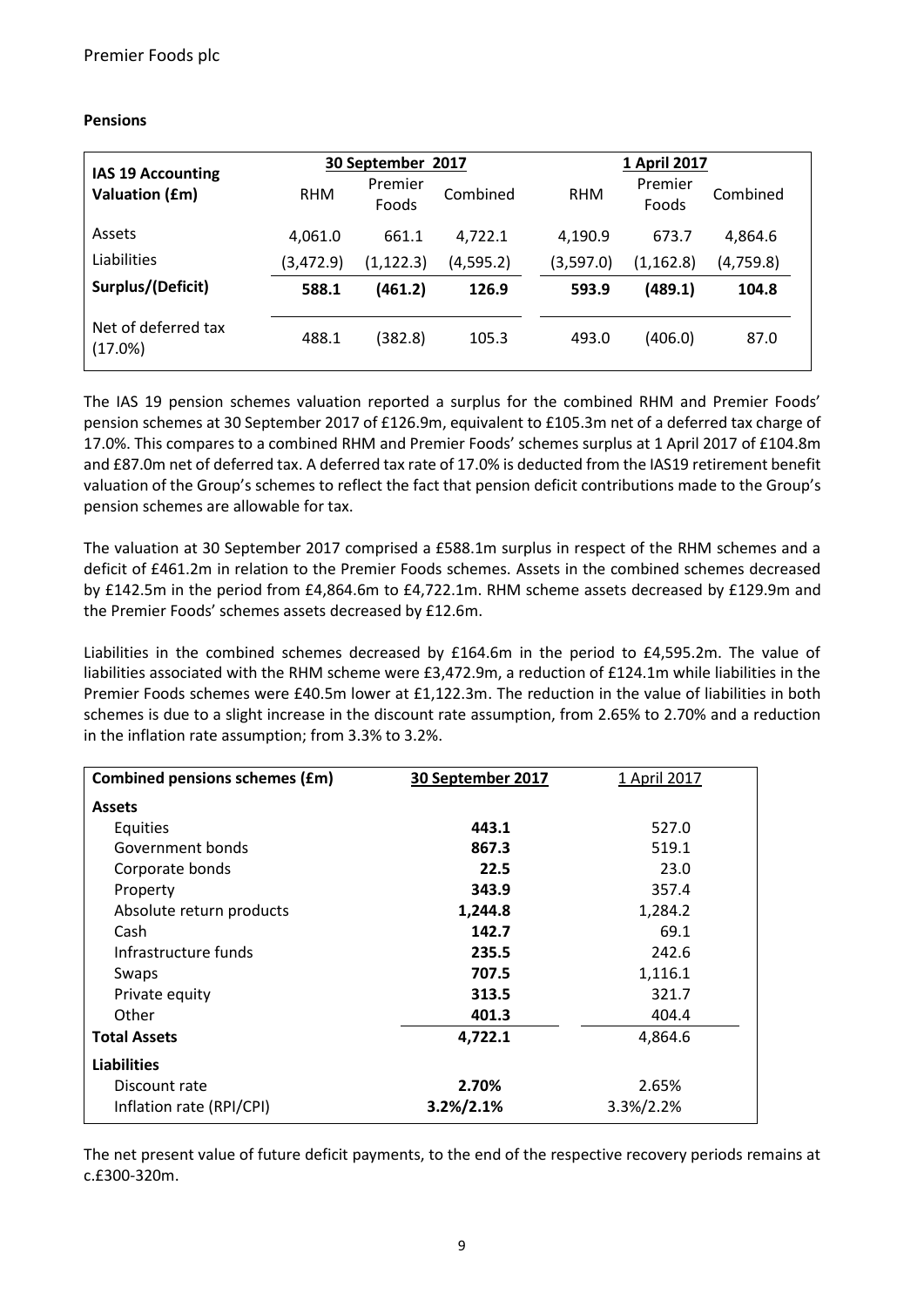#### **Principal risks and uncertainties**

The Group's principal risks and uncertainties were disclosed on page 20 to 23 of the annual report and accounts for the financial period ended 1 April 2017 and these remain relevant for the current period. The major strategic and operational risks are summarised under the headings of Delivery of strategy, Corporate risks, Commodity prices / Foreign exchange, Weather, Commercial arrangements, Business restructuring, Operational continuity and Legal compliance.

**Outlook**

The Group's strategy is to give an equal focus and weight to growing revenue, delivering cost efficiencies and generating cash. In the UK, a core objective for the Group continues to be to grow ahead of its categories and for International to deliver strong double-digit growth. The global strategic relationships presented by the Cadbury and Nissin partnerships are already delivering tangible benefits and the Group's cost savings programme is on track to deliver expected benefits. The Group is focused on reducing its leverage ratio to below 3.0x in approximately 3-4 years through profit improvement and debt reduction.

The Group is encouraged by the volume and revenue growth performance in the second quarter of the year. Additionally, Trading profit for the first half of this financial year was in line with the Group's expectations. Assuming average UK temperature trends, especially in the key third quarter trading period, the Group anticipates progress in the second half of the year and its expectations for the full year remain unchanged.

**Gavin Darby Alastair Murray** Chief Executive Officer Chief Financial Officer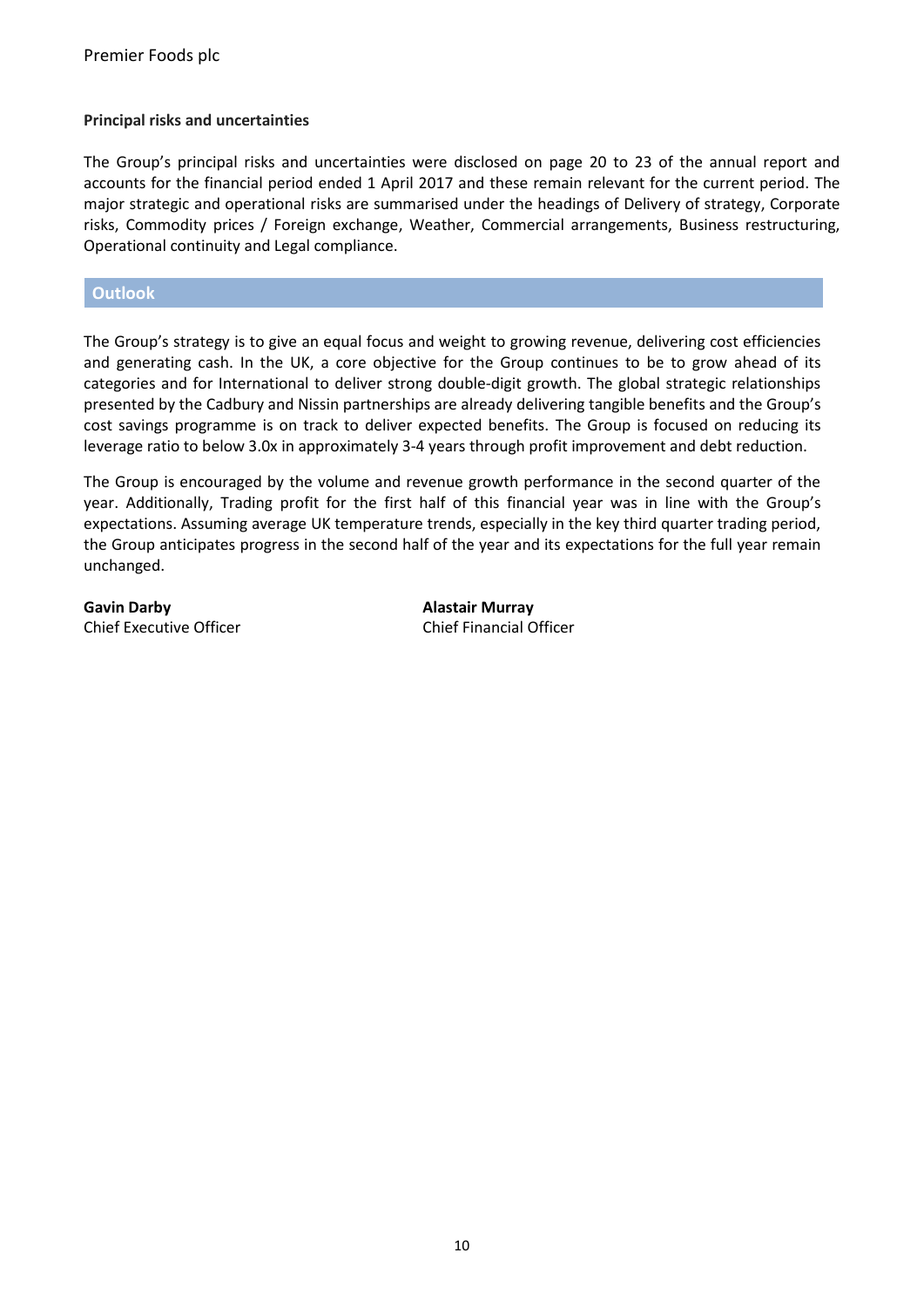#### **Appendices**

The Company's results are presented for the 26 weeks ended 30 September 2017 and the comparative period, 26 weeks ended 1 October 2016. All references to the 'quarter', unless otherwise stated, are for the 13 weeks ended 30 September 2017 and the comparative period, 13 weeks ended 1 October 2016.

|                | <b>Quarter 2 Sales</b> |                     |         |
|----------------|------------------------|---------------------|---------|
|                |                        |                     |         |
| Q2 Sales (£m)  | <b>Grocery</b>         | <b>Sweet Treats</b> | Group   |
| <b>Branded</b> | 112.4                  | 39.9                | 152.3   |
| Non-branded    | 21.2                   | 9.7                 | 30.9    |
| <b>Total</b>   | 133.6                  | 49.6                | 183.2   |
| % change       |                        |                     |         |
| <b>Branded</b> | $+10.5%$               | (5.8%)              | $+5.7%$ |
| Non-branded    | $+6.1%$                | $+15.7%$            | $+8.9%$ |
| <b>Total</b>   | $+9.7%$                | (2.3%)              | $+6.2%$ |

#### **Notes and definitions of Non-GAAP measures**

The Company uses a number of non-GAAP measures to measure and assess the financial performance of the business. The Directors believe that these non-GAAP measures assist in providing additional useful information on the underlying trends, performance and position of the Group. These non-GAAP measures are used by the Group for reporting and planning purposes and it considers them to be helpful indicators for investors to assist them in assessing the strategic progress of the Group.

- 1. Trading profit is defined as profit/(loss) before tax before net finance costs, profits and losses from share of associates, amortisation of intangible assets, impairment, fair value movements on foreign exchange and other derivative contracts, restructuring costs, and net interest on pensions and administration expenses.
- 2. Divisional contribution refers to Gross Profit less selling, distribution and marketing expenses directly attributable to the relevant business unit.
- 3. Adjusted EBITDA is Trading profit as defined in (1) above excluding depreciation.
- 4. Adjusted profit before tax is Trading profit as defined in (1) above less net regular interest.
- 5. Net regular interest is defined as net finance cost after excluding write-off of financing costs, fair value movements on interest rate financial instruments and other interest.
- 6. Adjusted earnings per share is Adjusted profit before tax as defined in (4) above less a notional tax charge of 19.0% (2016/17 H1: 20.0%) divided by the weighted average of the number of shares of 834.2million (26 weeks ended 1 October 2016: 827.7million).
- 7. Constant currency sales are referred to with reference to the International business unit and remove the impact of foreign currency fluctuations when comparing sales between two reporting periods.
- 8. Net debt is defined as total borrowings, less cash and cash equivalents and less capitalised debt issuance costs.
- 9. Free cash flow is defined as the change in Net debt as defined in (8) above before the movement in debt issuance costs.
- Group & corporate costs refer to group and corporate expenses which are not directly attributable to a business unit and are reported at total Group level.
- The International business unit is currently too small for separate disclosure and in line with accounting standards is aggregated within the Grocery business unit for reporting purposes.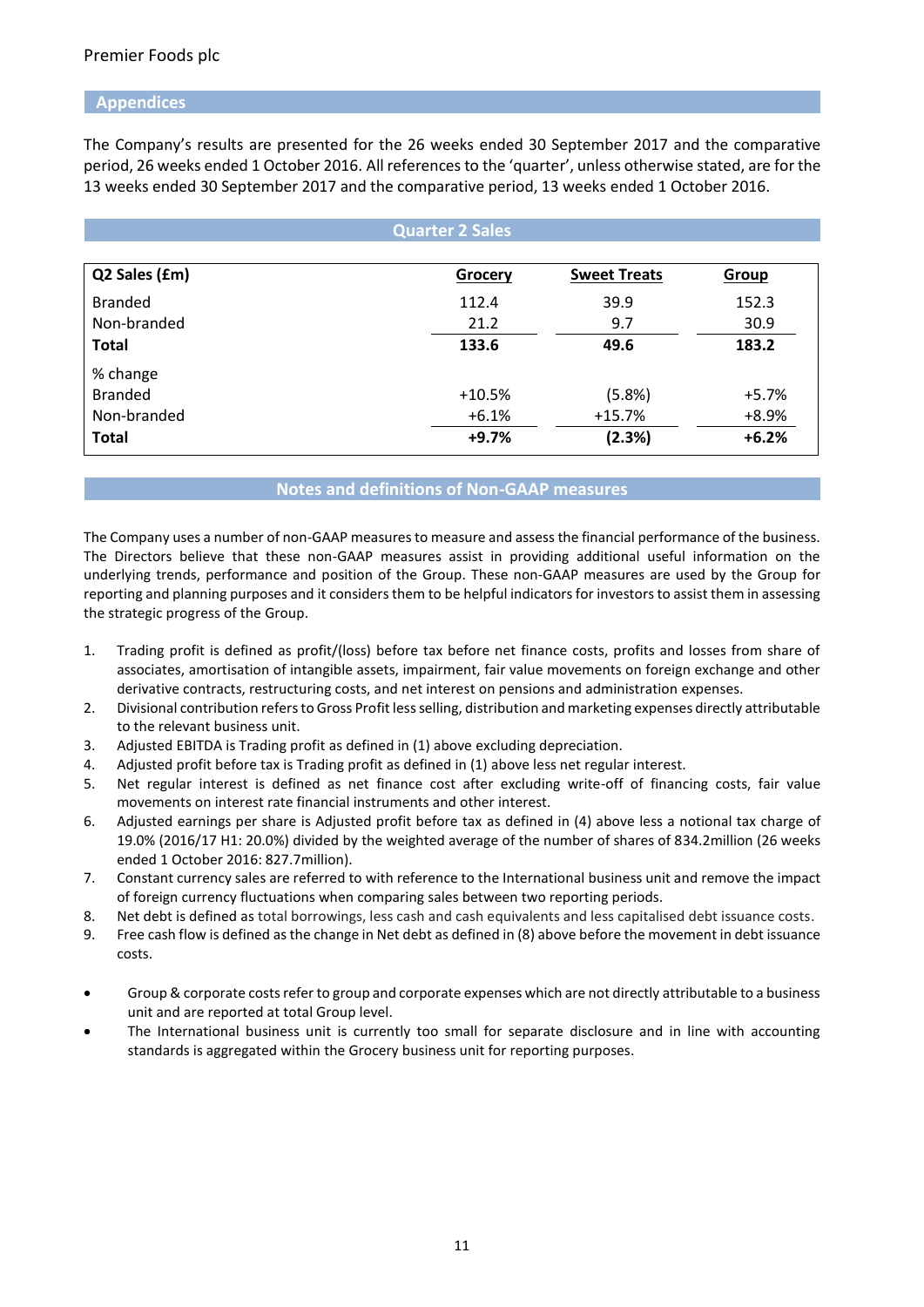| £m                    | <b>Future pension cash payments schedule</b> |         |         |         |         |         |
|-----------------------|----------------------------------------------|---------|---------|---------|---------|---------|
|                       | 2017/18                                      | 2018/19 | 2019/20 | 2020/21 | 2021/22 | 2022/23 |
| Deficit contributions | 35                                           | 35      | 37      | 38      | 38      | 38      |
| Administration costs  | 4-6                                          | 4-6     | 4-6     | $6 - 8$ | $6 - 8$ | $6 - 8$ |
| <b>Total</b>          | 39-41                                        | 39-41   | 41-43   | 44-46   | 44-46   | 44-46   |
|                       |                                              |         |         |         |         |         |

1 – Assumes mid-point of respective administration cost ranges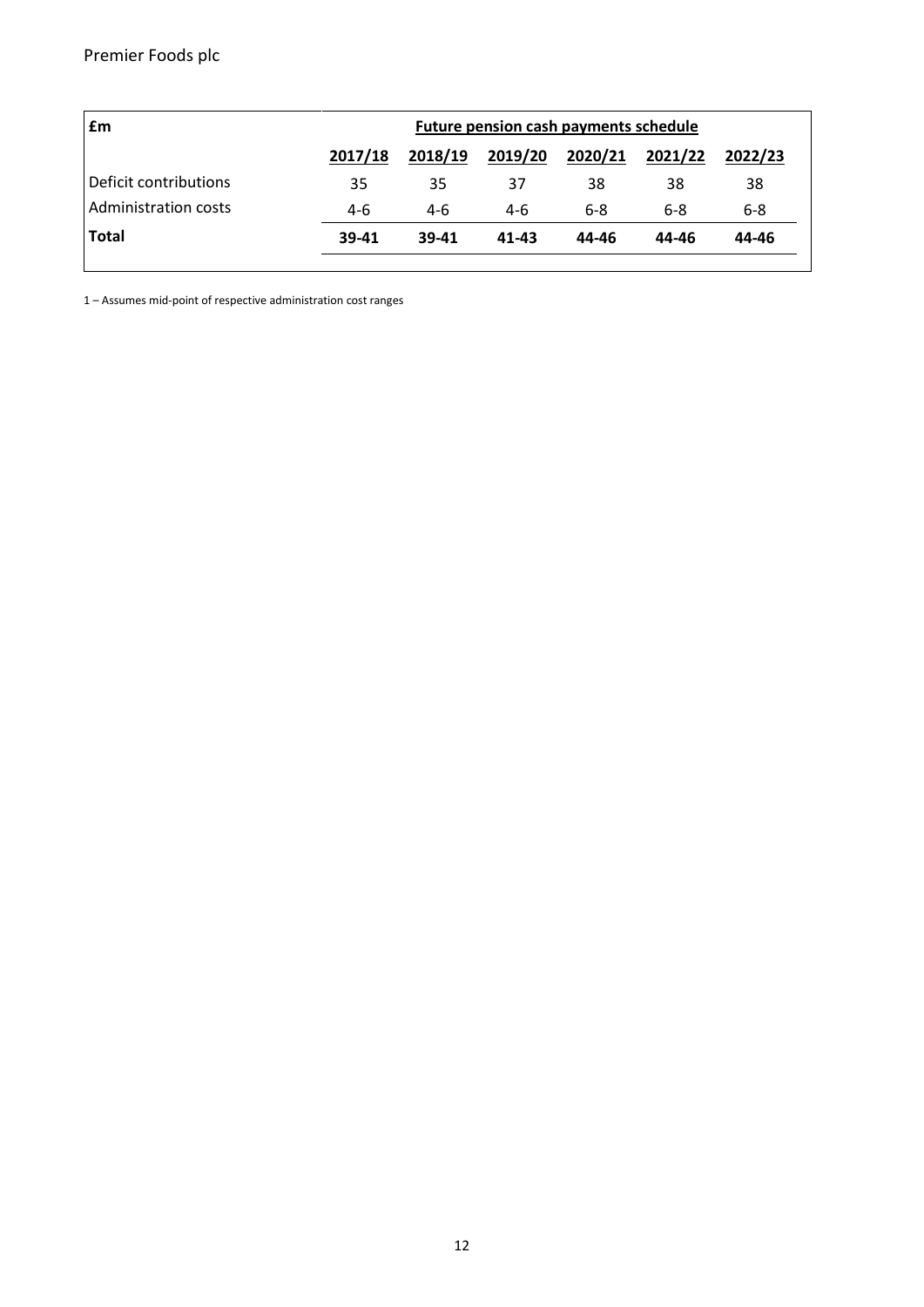### **Responsibility Statement of the Directors**

We confirm that to the best of our knowledge:

- the condensed set of financial statements has been prepared in accordance with IAS 34 Interim Financial Reporting as adopted by the EU
- the interim management report includes a fair review of the information required by:
	- (a) DTR 4.2.7R of the *Disclosure and Transparency Rules*, being an indication of important events that have occurred during the first six months of the financial year and their impact on the condensed set of financial statements; and a description of the principal risks and uncertainties for the remaining six months of the year; and
	- (b) DTR 4.2.8R of the *Disclosure and Transparency Rules*, being related party transactions that have taken place in the first six months of the current financial year and that have materially affected the financial position or performance of the entity during that period; and any changes in the related party transactions described in the last annual report that could do so.

The Directors of Premier Foods plc are listed on page 25 of the Premier Foods plc annual report and accounts for the financial period ended 1 April 2017. Keith Hamill joined the Board on 1 October 2017 as non-executive Chairman designate and was appointed Chairman on 9 November 2017. On 9 November 2017 David Beever stepped down as Chairman and member of the Board.

Approved by the Board on 14 November 2017 and signed on its behalf by:

**Gavin Darby Chief Executive Officer**

**Alastair Murray Chief Financial Officer**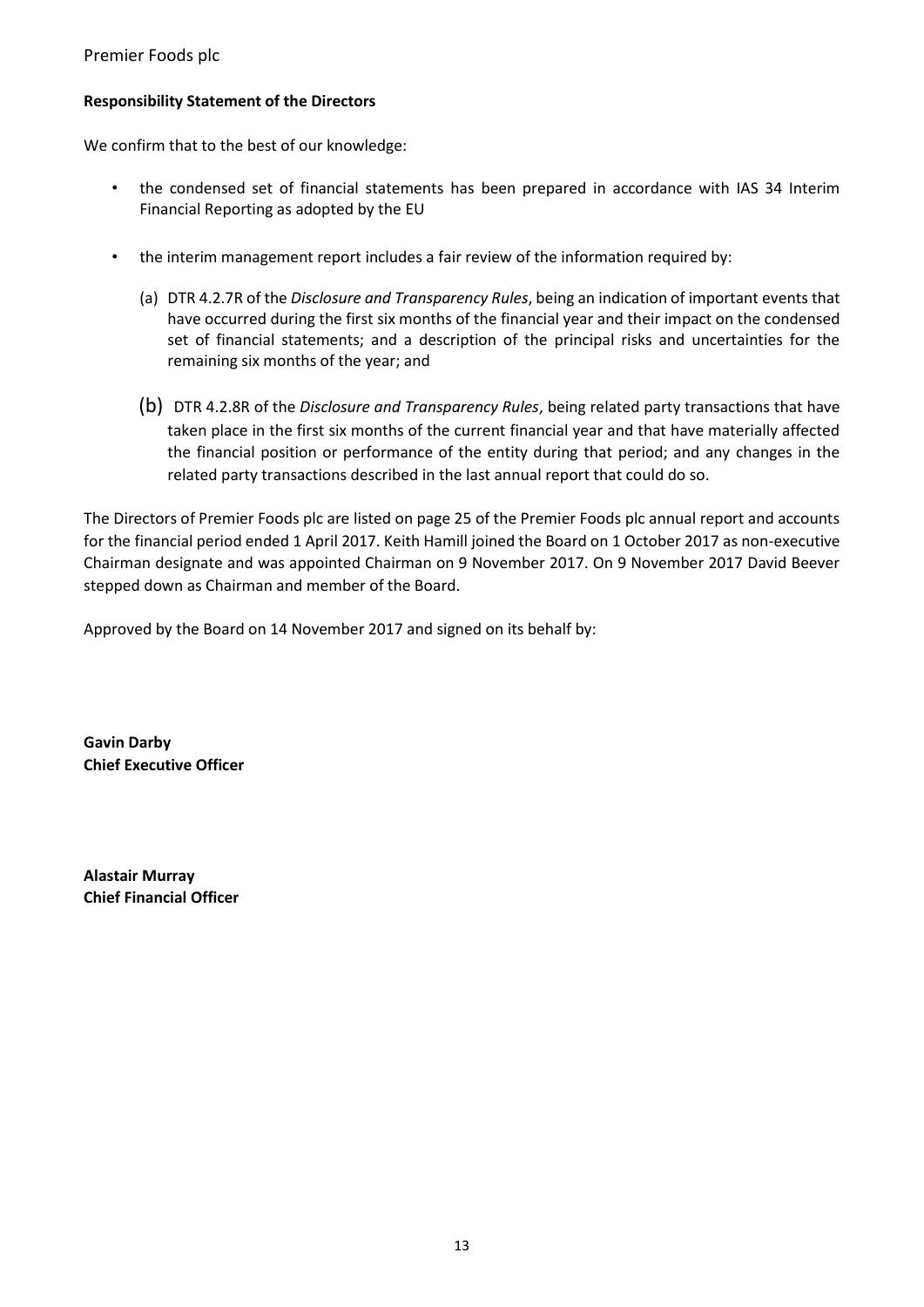#### **INDEPENDENT REVIEW REPORT TO PREMIER FOODS PLC**

#### **Conclusion**

We have been engaged by the company to review the condensed set of financial statements in the half-yearly financial report for the 26 weeks ended 30 September 2017 which comprises the condensed consolidated balance sheet, the related condensed consolidated statement of profit and loss, statement of comprehensive income, statement of cash flows and statement of changes in equity and the related explanatory notes.

Based on our review, nothing has come to our attention that causes us to believe that the condensed set of financial statements in the half-yearly financial report for the 26 week period ended 30 September 2017 is not prepared, in all material respects, in accordance with IAS 34 *Interim Financial Reporting* as adopted by the EU and the Disclosure Guidance and Transparency Rules ("the DTR") of the UK's Financial Conduct Authority ("the UK FCA").

#### **Scope of review**

We conducted our review in accordance with International Standard on Review Engagements (UK and Ireland) 2410 *Review of Interim Financial Information Performed by the Independent Auditor of the Entity issued by the* Auditing Practices Board for use in the UK. A review of interim financial information consists of making enquiries, primarily of persons responsible for financial and accounting matters, and applying analytical and other review procedures. We read the other information contained in the half-yearly financial report and consider whether it contains any apparent misstatements or material inconsistencies with the information in the condensed set of financial statements.

A review is substantially less in scope than an audit conducted in accordance with International Standards on Auditing (UK) and consequently does not enable us to obtain assurance that we would become aware of all significant matters that might be identified in an audit. Accordingly, we do not express an audit opinion.

#### **Directors' responsibilities**

The half-yearly financial report is the responsibility of, and has been approved by, the directors. The directors are responsible for preparing the half-yearly financial report in accordance with the DTR of the UK FCA.

As disclosed in note 2, the annual financial statements of the group are prepared in accordance with International Financial Reporting Standards as adopted by the EU. The directors are responsible for preparing the condensed set of financial statements included in the half-yearly financial report in accordance with IAS 34 as adopted by the EU*.* 

#### **Our responsibility**

Our responsibility is to express to the company a conclusion on the condensed set of financial statements in the half-yearly financial report based on our review.

#### **The purpose of our review work and to whom we owe our responsibilities**

This report is made solely to the company in accordance with the terms of our engagement to assist the company in meeting the requirements of the DTR of the UK FCA. Our review has been undertaken so that we might state to the company those matters we are required to state to it in this report and for no other purpose. To the fullest extent permitted by law, we do not accept or assume responsibility to anyone other than the company for our review work, for this report, or for the conclusions we have reached.

**Richard Pinckard for and on behalf of KPMG LLP**  *Chartered Accountants* 15 Canada Square London E14 5GL

14 November 2017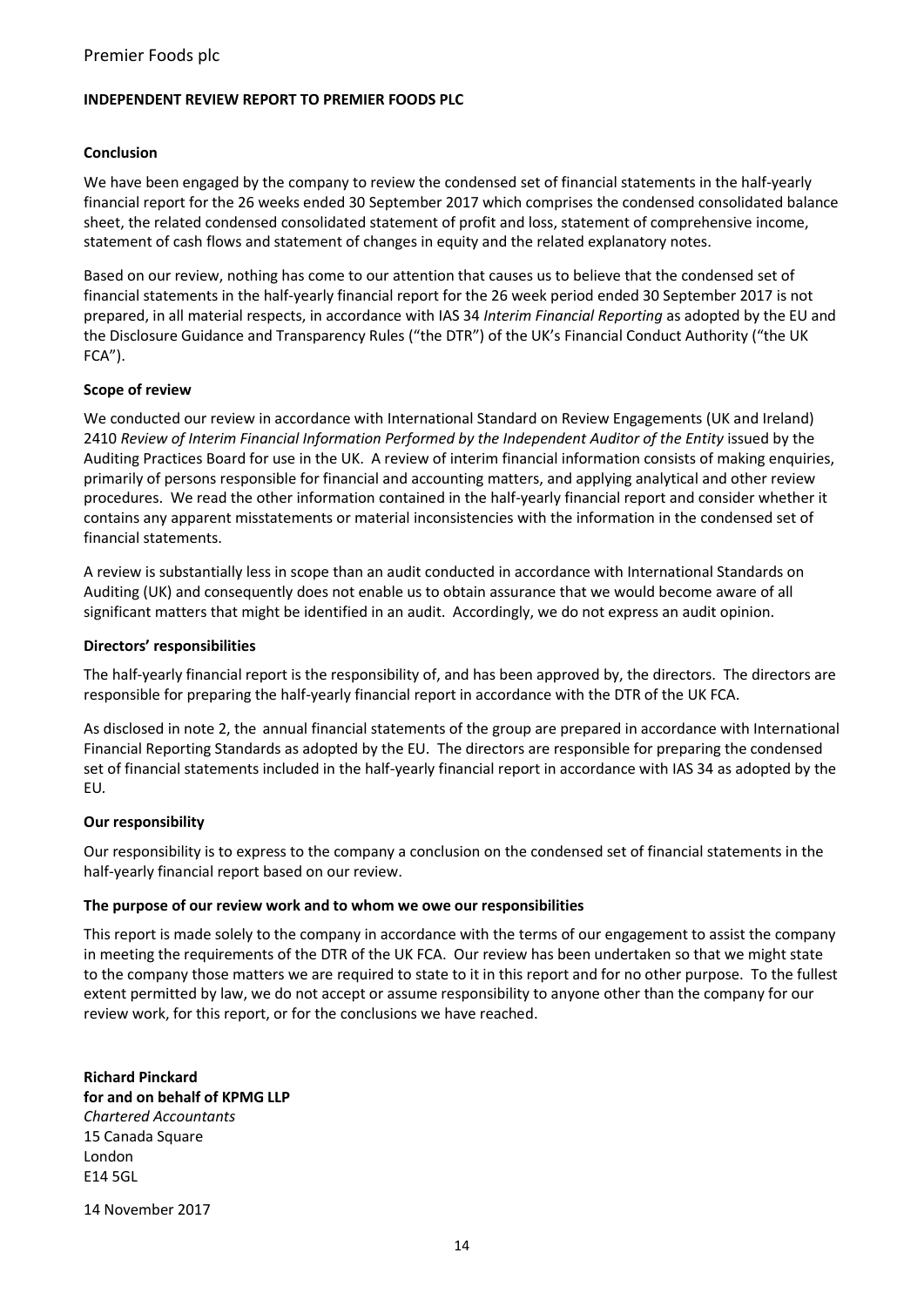#### **Condensed consolidated statement of profit or loss (unaudited)**

|                                                                   |                | 26 weeks ended | 26 weeks ended |
|-------------------------------------------------------------------|----------------|----------------|----------------|
|                                                                   |                | 30 Sept 2017   | 1 Oct 2016     |
|                                                                   | <b>Note</b>    | £m             | £m             |
| Revenue                                                           | 4              | 353.3          | 348.0          |
| Cost of sales                                                     |                | (240.4)        | (224.3)        |
| <b>Gross profit</b>                                               |                | 112.9          | 123.7          |
| Selling, marketing and distribution costs                         |                | (50.0)         | (60.9)         |
| Administrative costs                                              |                | (40.4)         | (40.8)         |
| <b>Operating profit</b>                                           | $\overline{4}$ | 22.5           | 22.0           |
| Operating profit before impairment                                |                | 26.8           | 22.0           |
| Impairment of goodwill                                            | 8              | (4.3)          |                |
| Finance cost                                                      | 5              | (26.7)         | (31.7)         |
| Finance income                                                    | 5              | 2.7            | 0.8            |
| Net movement on interest rate financial instruments               | 5              | 0.3            | 0.2            |
| Loss before taxation                                              |                | (1.2)          | (8.7)          |
| Taxation credit/(charge)                                          | 6              | 1.5            | (46.9)         |
| Profit/(loss) for the period attributable to owners of the parent |                | 0.3            | (55.6)         |
| Basic earnings/(loss) per share (pence)                           | 7              | 0.0            | (6.7)          |
| Diluted earnings/(loss) per share (pence)                         | 7              | 0.0            | (6.7)          |
| Adjusted earnings per share <sup>1</sup>                          | 7              | 2.56           | 2.54           |

<sup>1</sup>Adjusted earnings per share is defined as trading profit less net regular interest payable, less a notional tax charge at 19.0% (2016/17: 20.0%) divided by the weighted average number of ordinary shares of the Company.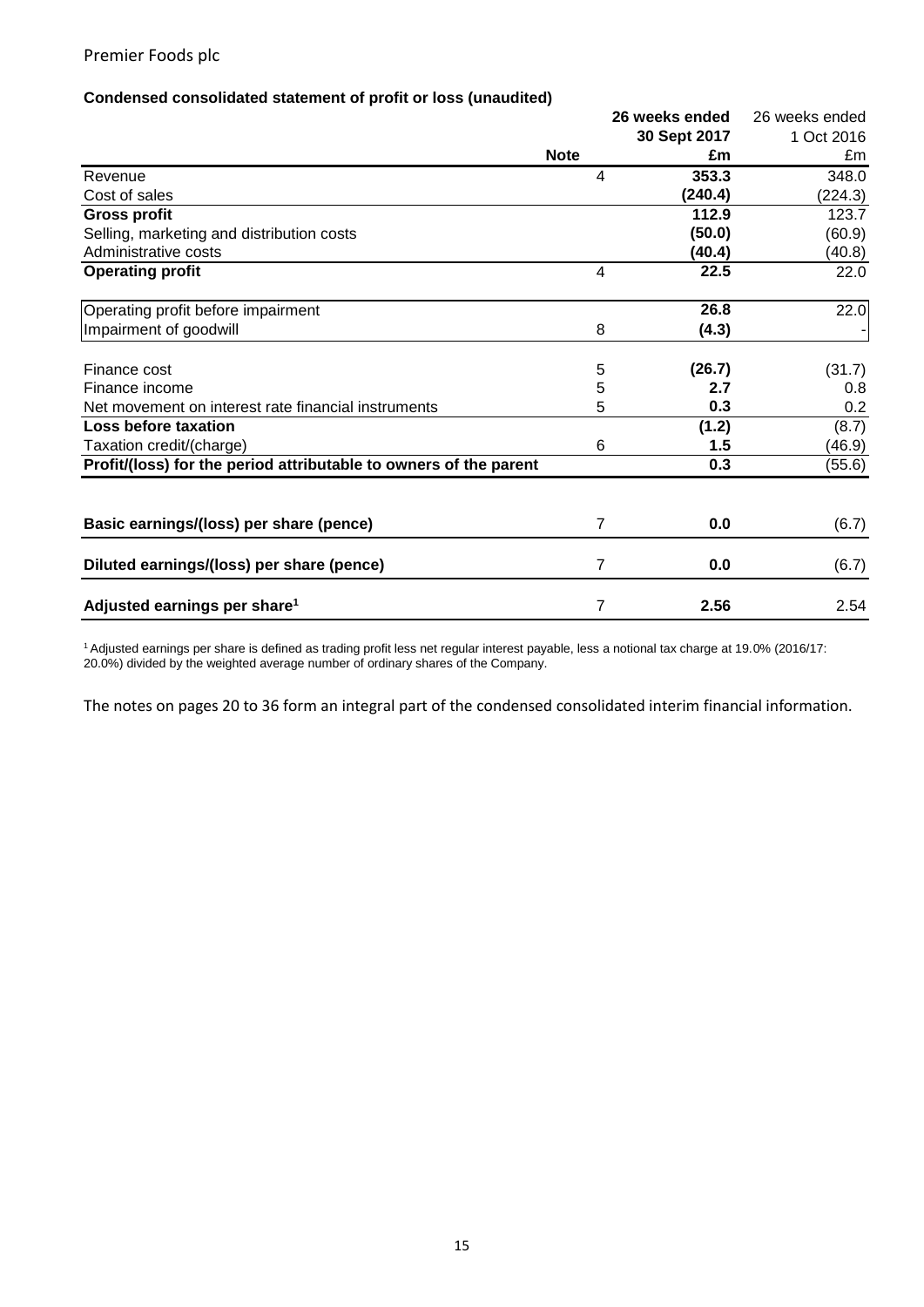# **Condensed consolidated statement of comprehensive income (unaudited)**

|                                                                           |             | 26 weeks ended | 26 weeks ended |
|---------------------------------------------------------------------------|-------------|----------------|----------------|
|                                                                           |             | 30 Sept 2017   | 1 Oct 2016     |
|                                                                           | <b>Note</b> | £m             | £m             |
| Profit/(loss) for the period                                              |             | 0.3            | (55.6)         |
| Other comprehensive income/(losses)                                       |             |                |                |
| Items that will never be reclassified to profit or loss                   |             |                |                |
| Remeasurements of defined benefit schemes                                 | 12          | 3.2            | (390.7)        |
| Deferred tax (charge)/credit                                              |             | (0.3)          | 50.2           |
| Items that are or may be reclassified to profit or loss                   |             |                |                |
| Exchange differences on translation                                       |             |                | 0.1            |
| Other comprehensive income/(loss), net of tax                             |             | 2.9            | (340.4)        |
| Total comprehensive income/(loss) attributable to owners of<br>the parent |             | 3.2            | (396.0)        |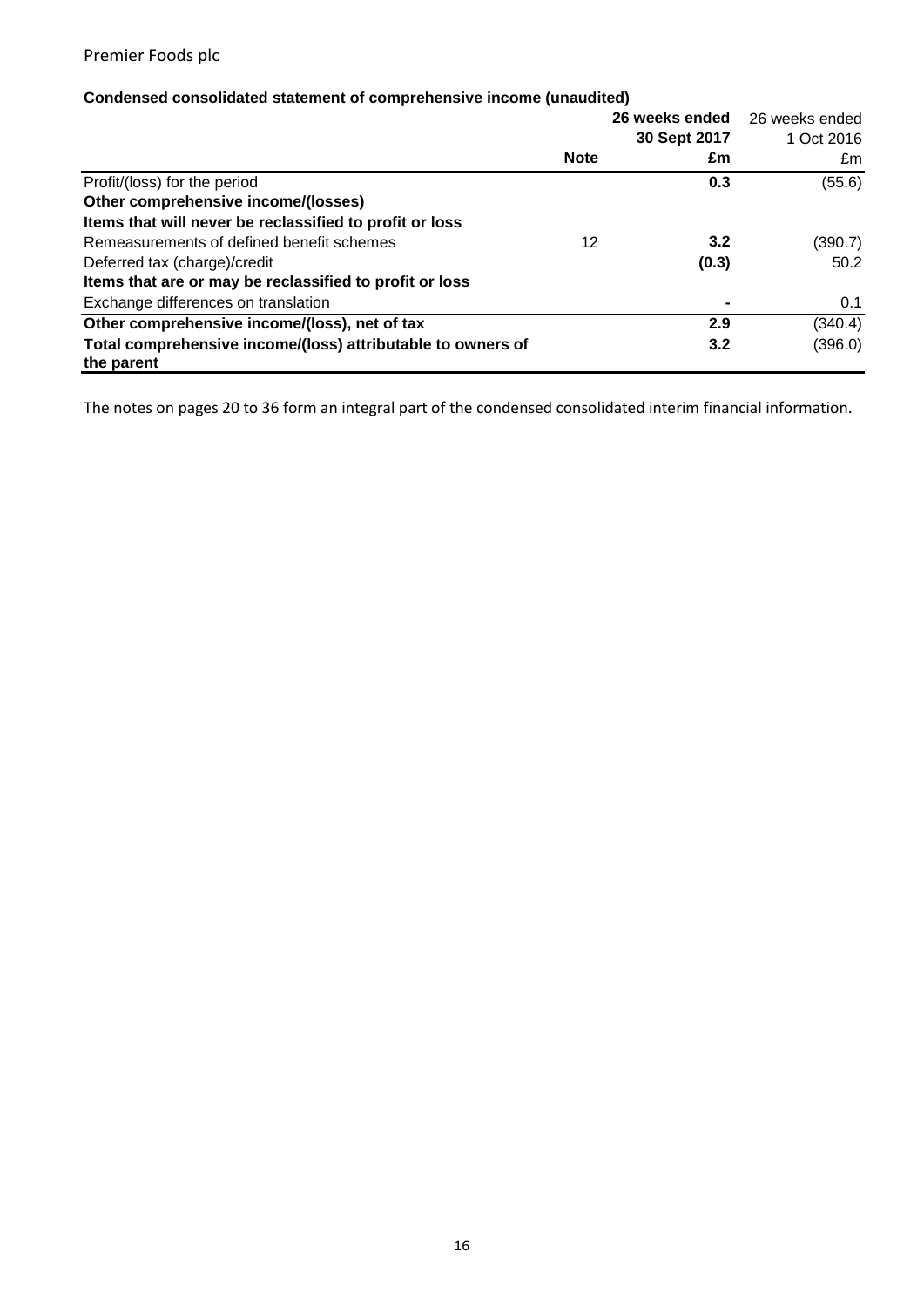# **Condensed consolidated balance sheet (unaudited)**

|                                              |             | As at        | As at      |
|----------------------------------------------|-------------|--------------|------------|
|                                              |             | 30 Sept 2017 | 1 Apr 2017 |
|                                              | <b>Note</b> | £m           | £m         |
| <b>ASSETS:</b>                               |             |              |            |
| <b>Non-current assets</b>                    |             |              |            |
| Property, plant and equipment                |             | 184.2        | 187.5      |
| Goodwill                                     | 8           | 646.0        | 650.3      |
| Other intangible assets                      |             | 447.2        | 464.0      |
| Net retirement benefit assets                | 12          | 588.1        | 593.9      |
| Deferred tax assets                          |             | 30.8         | 32.4       |
|                                              |             | 1,896.3      | 1,928.1    |
| <b>Current assets</b>                        |             |              |            |
| Inventories                                  |             | 89.9         | 71.3       |
| Trade and other receivables                  |             | 79.5         | 65.1       |
| Derivative financial instruments             | 10          | 0.4          | 0.1        |
| Cash and cash equivalents                    | 13          | 9.5          | 3.1        |
|                                              |             | 179.3        | 139.6      |
| <b>Total assets</b>                          |             | 2,075.6      | 2,067.7    |
|                                              |             |              |            |
| <b>LIABILITIES:</b>                          |             |              |            |
| <b>Current liabilities</b>                   |             |              |            |
| Trade and other payables                     |             | (215.0)      | (191.7)    |
| <b>Financial liabilities:</b>                |             |              |            |
| - short-term borrowings                      | 9           | (11.5)       | (21.3)     |
| - derivative financial instruments           | 10          | (2.1)        | (2.9)      |
| Provisions for liabilities and charges       | 11          | (6.2)        | (10.0)     |
| Current income tax liabilities               |             |              | (0.7)      |
|                                              |             | (234.8)      | (226.6)    |
| <b>Non-current liabilities</b>               |             |              |            |
| Financial liabilities - long-term borrowings | 9           | (533.3)      | (505.0)    |
| Net retirement benefit obligations           | 12          | (461.2)      | (489.1)    |
| Provisions for liabilities and charges       | 11          | (39.1)       | (43.1)     |
| <b>Other liabilities</b>                     |             | (10.2)       | (11.1)     |
|                                              |             | (1,043.8)    | (1,048.3)  |
| <b>Total liabilities</b>                     |             | (1, 278.6)   | (1, 274.9) |
| <b>Net assets</b>                            |             | 797.0        | 792.8      |
|                                              |             |              |            |
| <b>EQUITY:</b>                               |             |              |            |
| <b>Capital and reserves</b>                  |             |              |            |
| Share capital                                |             | 83.6         | 83.3       |
| Share premium                                |             | 1,406.8      | 1,406.7    |
| Merger reserve                               |             | 351.7        | 351.7      |
| Other reserves                               |             | (9.3)        | (9.3)      |
| Profit and loss reserve                      |             | (1,035.8)    | (1,039.6)  |
| <b>Total equity</b>                          |             | 797.0        | 792.8      |
|                                              |             |              |            |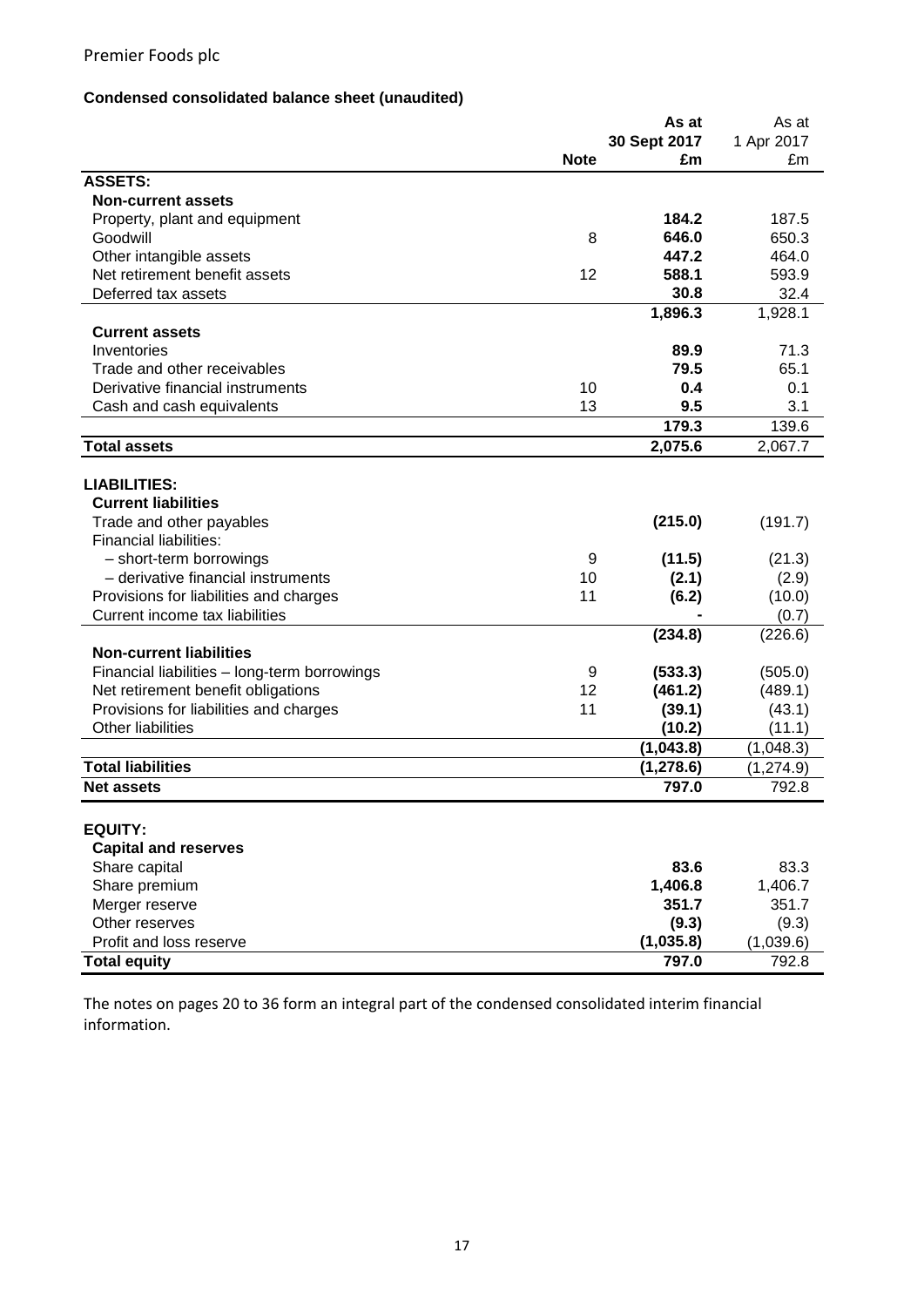# **Condensed consolidated statement of cash flows (unaudited)**

|                                                                   | 26 weeks ended |         | 26 weeks ended |
|-------------------------------------------------------------------|----------------|---------|----------------|
|                                                                   | 30 Sept 2017   |         | 1 Oct 2016     |
|                                                                   | <b>Note</b>    | £m      | £m             |
| Cash generated from operations                                    | 13             | 17.4    | 7.0            |
| Interest paid                                                     |                | (17.9)  | (21.0)         |
| Interest received                                                 |                | 0.7     | 0.8            |
| <b>Taxation received</b>                                          |                | 1.0     |                |
| Cash generated/(used) in operating activities                     |                | $1.2$   | (13.2)         |
| Purchase of property, plant and equipment                         |                | (7.0)   | (3.9)          |
| Purchase of intangible assets                                     |                | (1.6)   | (2.1)          |
| Sale of property, plant and equipment                             |                | 1.3     |                |
| Cash used in investing activities                                 |                | (7.3)   | (6.0)          |
| Repayment of borrowings                                           |                | (181.0) | (1.6)          |
| Proceeds from borrowings                                          |                | 210.0   | 34.0           |
| Movement in securitisation funding programme                      |                |         | (6.4)          |
| Financing fees and other costs of finance                         |                | (6.8)   |                |
| Proceeds from share issue                                         |                | 0.1     | 0.1            |
| Purchase of shares to satisfy share awards                        |                |         | (0.7)          |
| Cash generated from financing activities                          |                | 22.3    | 25.4           |
| Net inflow of cash and cash equivalents                           |                | 16.2    | 6.2            |
| Cash, cash equivalents and bank overdrafts at beginning of period |                | (18.1)  | 7.8            |
| Cash, cash equivalents and bank overdrafts at end of period       | 13             | (1.9)   | 14.0           |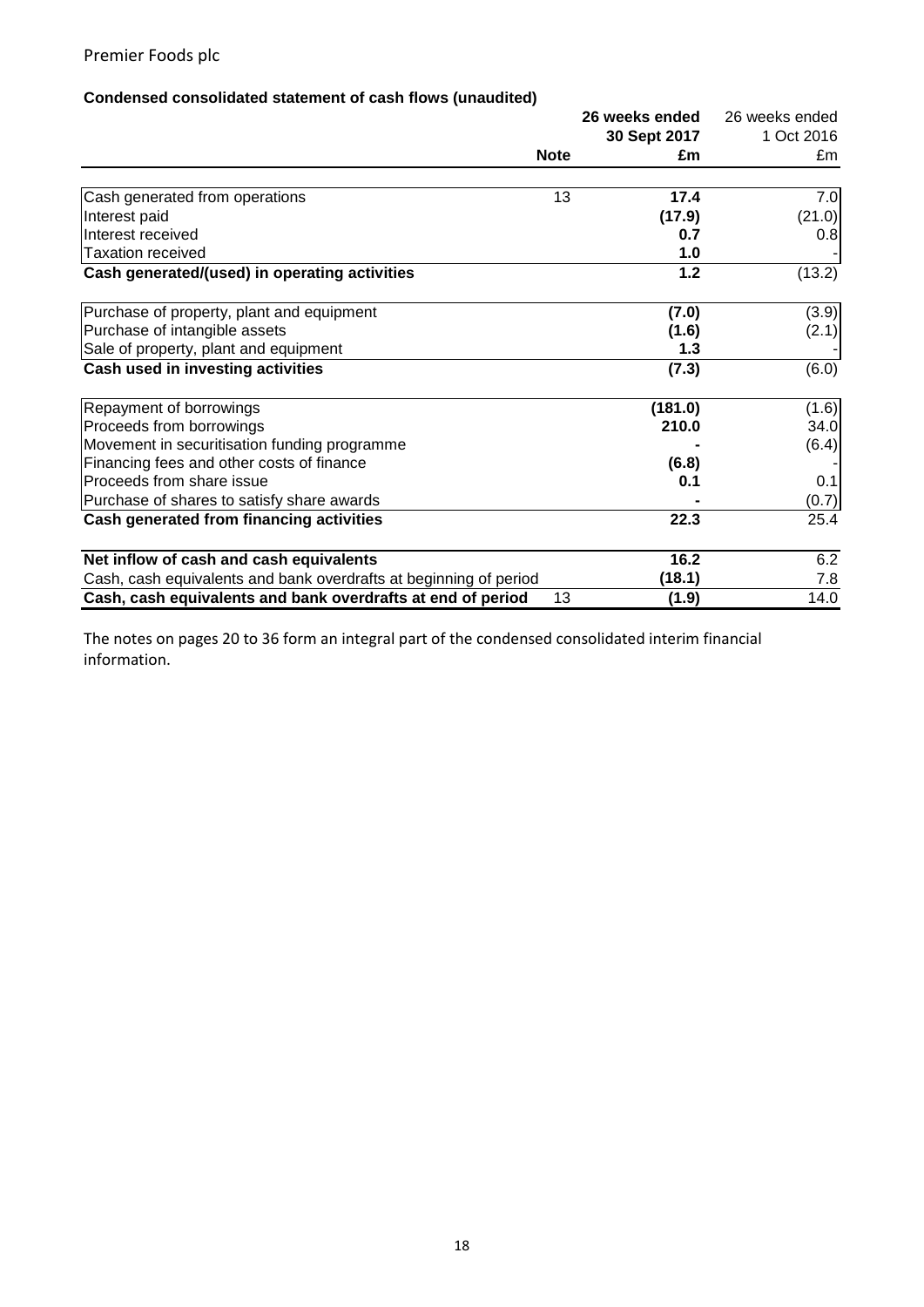# **Condensed consolidated statement of changes in equity (unaudited)**

|                                                    |    |                       |                          |                |                              | <b>Profit</b>       | Non-                       |              |
|----------------------------------------------------|----|-----------------------|--------------------------|----------------|------------------------------|---------------------|----------------------------|--------------|
|                                                    |    | <b>Share</b>          |                          | Share Merger   |                              |                     | Other and loss controlling | <b>Total</b> |
|                                                    |    | Note capital          | premium reserve reserves |                |                              | reserve             | interest                   | equity       |
|                                                    |    | £m                    | £m                       | £m             | £m                           | £m                  | £m                         | £m           |
| At 3 April 2016                                    |    | 82.7                  | 1,406.6                  | 351.7          | (9.3)                        | (979.3)             | (3.9)                      | 848.5        |
| Loss for the period                                |    |                       |                          |                |                              | (55.6)              |                            | (55.6)       |
| Remeasurements of defined                          |    |                       |                          |                |                              |                     |                            |              |
| benefit schemes                                    | 12 |                       |                          |                |                              | (390.7)             | ۰                          | (390.7)      |
| Deferred tax credit                                |    |                       |                          |                |                              | 50.2                |                            | 50.2         |
| Exchange differences on translation                |    |                       |                          |                |                              | 0.1                 |                            | 0.1          |
| Other comprehensive income                         |    | $\blacksquare$        | $\blacksquare$           | $\blacksquare$ | $\blacksquare$               | (340.4)             | $\blacksquare$             | (340.4)      |
| <b>Total comprehensive income</b>                  |    | $\blacksquare$        |                          |                | $\blacksquare$               | (396.0)             | ۰                          | (396.0)      |
| Shares issued                                      |    |                       | 0.1                      |                | $\blacksquare$               |                     | $\blacksquare$             | 0.1          |
| Share-based payments                               |    |                       |                          |                |                              | 3.2                 |                            | 3.2          |
| Purchase of shares to satisfy share                |    |                       |                          |                |                              |                     |                            |              |
| awards                                             |    |                       |                          |                | -                            | (0.7)               |                            | (0.7)        |
| Deferred tax movements on share-                   |    |                       |                          |                |                              |                     |                            |              |
| based payments                                     |    |                       |                          |                |                              | 0.9                 |                            | 0.9          |
| Movement in non-controlling interest               |    |                       |                          |                |                              | (3.9)               | 3.9                        |              |
| At 1 October 2016                                  |    | 82.7                  | 1,406.7                  | 351.7          |                              | $(9.3)$ $(1,375.8)$ | $\blacksquare$             | 456.0        |
|                                                    |    |                       |                          |                |                              |                     |                            | 792.8        |
| <b>At 2 April 2017</b>                             |    | 83.3                  | 1,406.7                  | 351.7          |                              | $(9.3)$ $(1,039.6)$ |                            |              |
| Profit for the period<br>Remeasurements of defined |    |                       |                          |                |                              | 0.3                 |                            | 0.3          |
| benefit schemes                                    | 12 |                       |                          |                |                              | 3.2                 |                            | 3.2          |
| Deferred tax charge                                |    |                       |                          |                | ۰                            | (0.3)               | $\blacksquare$             | (0.3)        |
|                                                    |    |                       | $\blacksquare$           |                | $\blacksquare$               | 2.9                 | $\blacksquare$             | 2.9          |
| Other comprehensive income                         |    |                       |                          |                |                              | 3.2                 | $\blacksquare$             | 3.2          |
| <b>Total comprehensive income</b>                  |    | $\blacksquare$<br>0.3 | $\blacksquare$<br>0.1    | $\blacksquare$ | $\qquad \qquad \blacksquare$ |                     |                            | 0.4          |
| Shares issued                                      |    |                       |                          |                |                              |                     |                            |              |
| Share-based payments                               |    |                       |                          |                |                              | 1.5                 |                            | 1.5          |
| Deferred tax movements on share-                   |    |                       |                          |                |                              |                     |                            |              |
| based payments                                     |    |                       |                          |                |                              | (0.9)               |                            | (0.9)        |
| At 30 September 2017                               |    | 83.6                  | 1,406.8                  | 351.7          |                              | $(9.3)$ $(1,035.8)$ | $\blacksquare$             | 797.0        |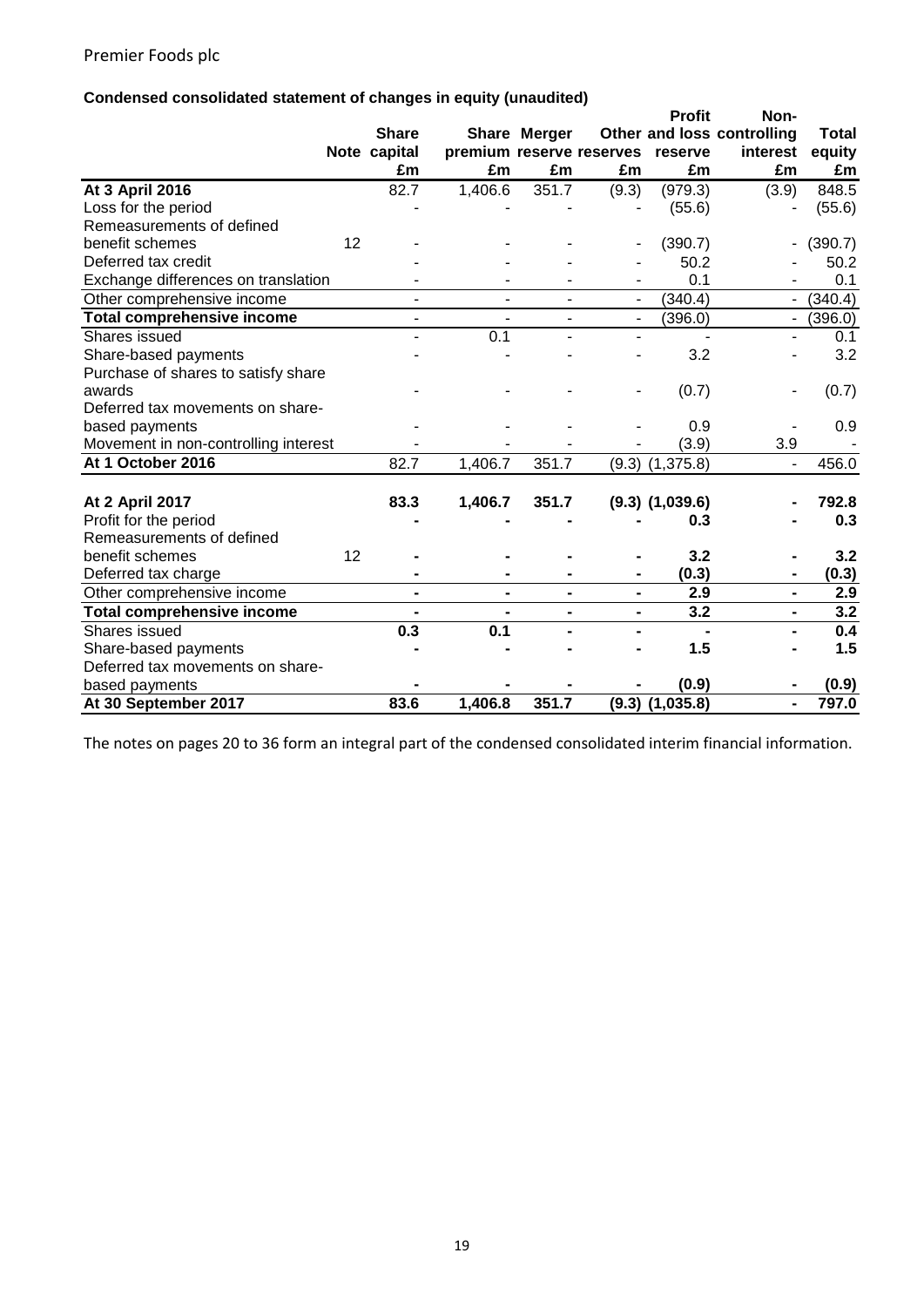## **1. General information**

Premier Foods plc (the "Company") is a public limited company incorporated and domiciled in England and Wales, registered number 5160050, with its registered office at Premier House, Centrium Business Park, Griffiths Way, St Albans, Hertfordshire AL1 2RE. The principal activity of the Company and its subsidiaries (the "Group") is the manufacture and distribution of branded and own label ambient food products as described in the Group's annual report and accounts for the financial period ended 1 April 2017.

# **2. Significant accounting policies**

# **Basis of preparation**

The condensed consolidated financial statements("financial information") for the period ended 30 September 2017 has been prepared in accordance with the Disclosure and Transparency Rules of the Financial Conduct Authority and with IAS 34, "Interim Financial Reporting" as adopted by the European Union. The financial information for the 26 weeks ended 30 September 2017 should be read in conjunction with the Group's financial statements for the 52 weeks ended 1 April 2017, which have been prepared in accordance with International Financial Reporting Standards ("IFRSs") as adopted by the European Union. They have been prepared applying the accounting policies and presentation as applied in the preparation of the Group's published consolidated financial statements for the 52 weeks ended 1 April 2017, except where new or revised accounting standards have been applied. There has been no significant impact on the Group profit or net assets on adoption of new or revised accounting standards in the period.

The financial information for the period ended 30 September 2017 is unaudited but has been subject to an independent review by KPMG LLP.

The Group's financial statements for the 52 weeks ended 1 April 2017, which were approved by the Board of Directors on 16 May 2017, were reported on by KPMG LLP and delivered to the Registrar of Companies. The report of the auditor was unqualified, did not contain a reference to any matters to which the auditors drew attention by way of emphasis without qualifying their report and did not contain any statement under section 498 (2) or (3) of the Companies Act 2006.

This financial information was approved for issue on 14 November 2017.

## **Basis for preparation of financial statements on a going concern basis**

The Group's revolving credit facility includes net debt/EBITDA and EBITDA/interest covenants. In the event these covenants are not met then the Group would be in breach of its financing agreement and, as would be the case in any covenant breach, the banking syndicate could withdraw funding to the Group. The Group was in compliance with its covenant tests as at 1 April 2017 and 30 September 2017. The Group's forecasts, taking into account reasonably possible changes in trading performance, show that the Group should be able to operate within the level of its current facilities including covenant tests. The directors have a reasonable expectation that the Group has adequate resources to continue in operational existence for the next 12 months. The Group therefore continues to adopt the going concern basis in preparing its financial information.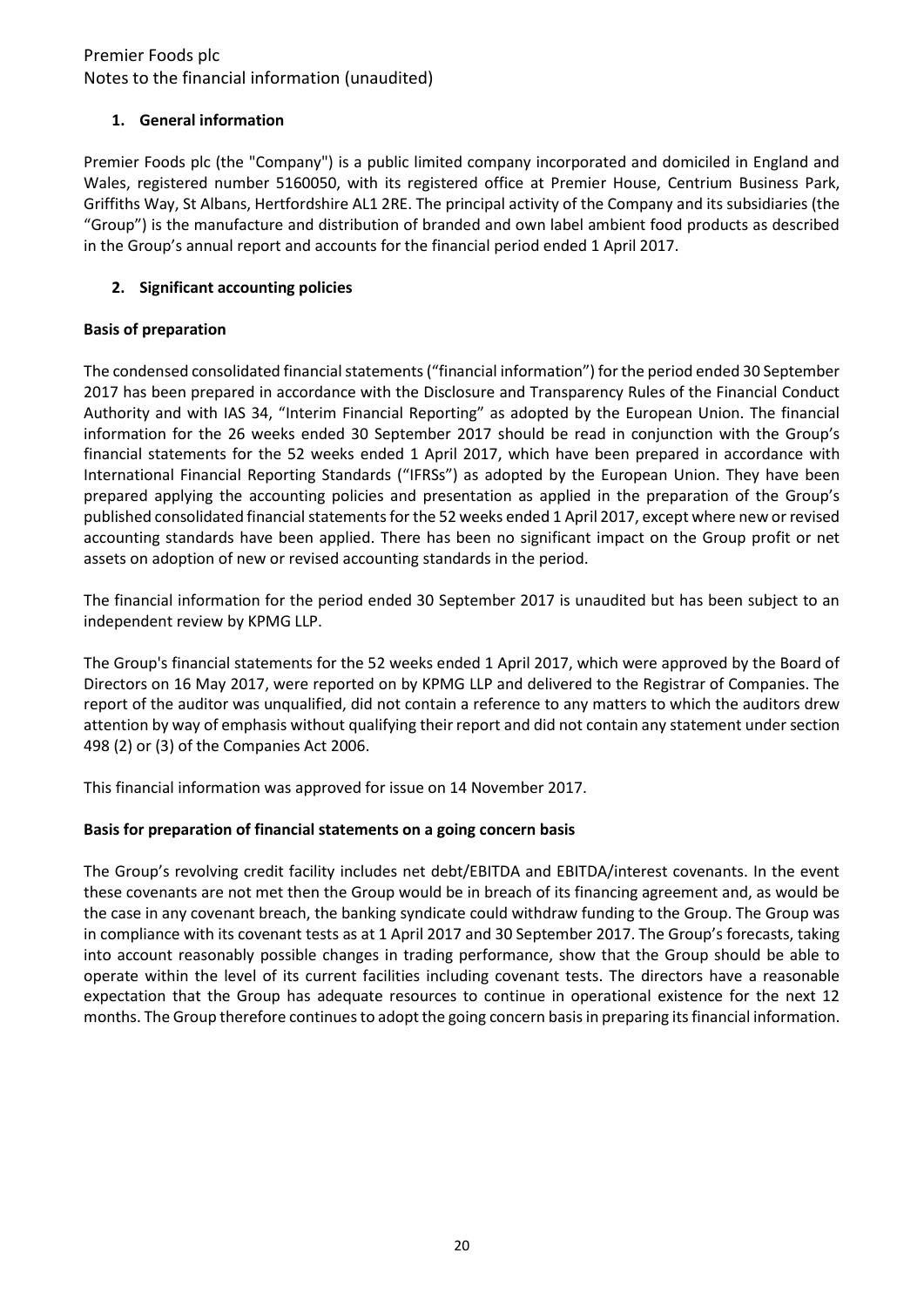### **3. Critical accounting policies, estimates and judgements**

The following are areas of particular significance to the Group's interim financial information and include the use of estimates and the application of judgement, which is fundamental to the preparation of this financial information.

### **Employee benefits**

The present value of the Group's defined benefit pension obligations depends on a number of actuarial assumptions. The primary assumptions used include the discount rate applicable to scheme liabilities, the long-term rate of inflation and estimates of the mortality applicable to scheme members.

At each reporting date, and on a continuous basis, the Group reviews the macro-economic, Company and scheme specific factors influencing each of these assumptions, using professional advice, in order to record the Group's ongoing commitment and obligation to defined benefit schemes in accordance with IAS 19 (Revised). Key assumptions used are mortality rates, discount rates and inflation set with reference to bond yields. Each of the underlying assumptions is set out in more detail in note 12.

Plan assets of the defined benefit schemes include a number of assets for which quoted prices are not available. At each reporting date, the group determines the fair value of these assets with reference to most recently available asset statements from fund managers.

To the extent a surplus arises under IAS 19, the Group ensures that it can recognise the associated asset in line with IFRIC 14.

### **Goodwill and other intangible assets**

Impairment reviews in respect of goodwill are performed annually unless an event indicates that an impairment review is necessary. Impairment reviews in respect of intangible assets are performed when an event indicates that an impairment review is necessary. Examples of such triggering events include a significant planned restructuring, a major change in market conditions or technology, expectations of future operating losses, or a significant reduction in cash flows. In performing its impairment analysis, the Group takes into consideration these indicators including the difference between its market capitalisation and net assets.

The Group reviews its identified CGUs for the purposes of testing goodwill on an annual basis, taking into consideration whether assets generate independent cash inflows. The recoverable amounts of CGUs are determined based on the higher of net realisable value and value in use calculations. These calculations require the use of estimates.

The Group considers the impact of the assumptions used on the calculations and conducts sensitivity analysis on the value in use calculations of the CGUs carrying values for the purposes of testing goodwill.

Acquired brands, trademarks and licences are considered to have finite lives that range from 20 to 40 years for brands and trademarks and 10 years for licences. The determination of the useful lives takes into account certain quantitative factors such as sales expectations and growth prospects, and also many qualitative factors such as history and heritage, and market positioning, hence the determination of useful lives are subject to estimates and judgement. The brands, trademarks and licences are deemed to be individual CGUs.

### **Advertising and promotion costs**

Sales rebates and discounts are accrued on each relevant promotion or customer agreement and are charged to the statement of profit or loss at the time of the relevant promotional buy-in as a deduction from revenue. Accruals for each individual promotion or rebate arrangement are based on the type and length of promotion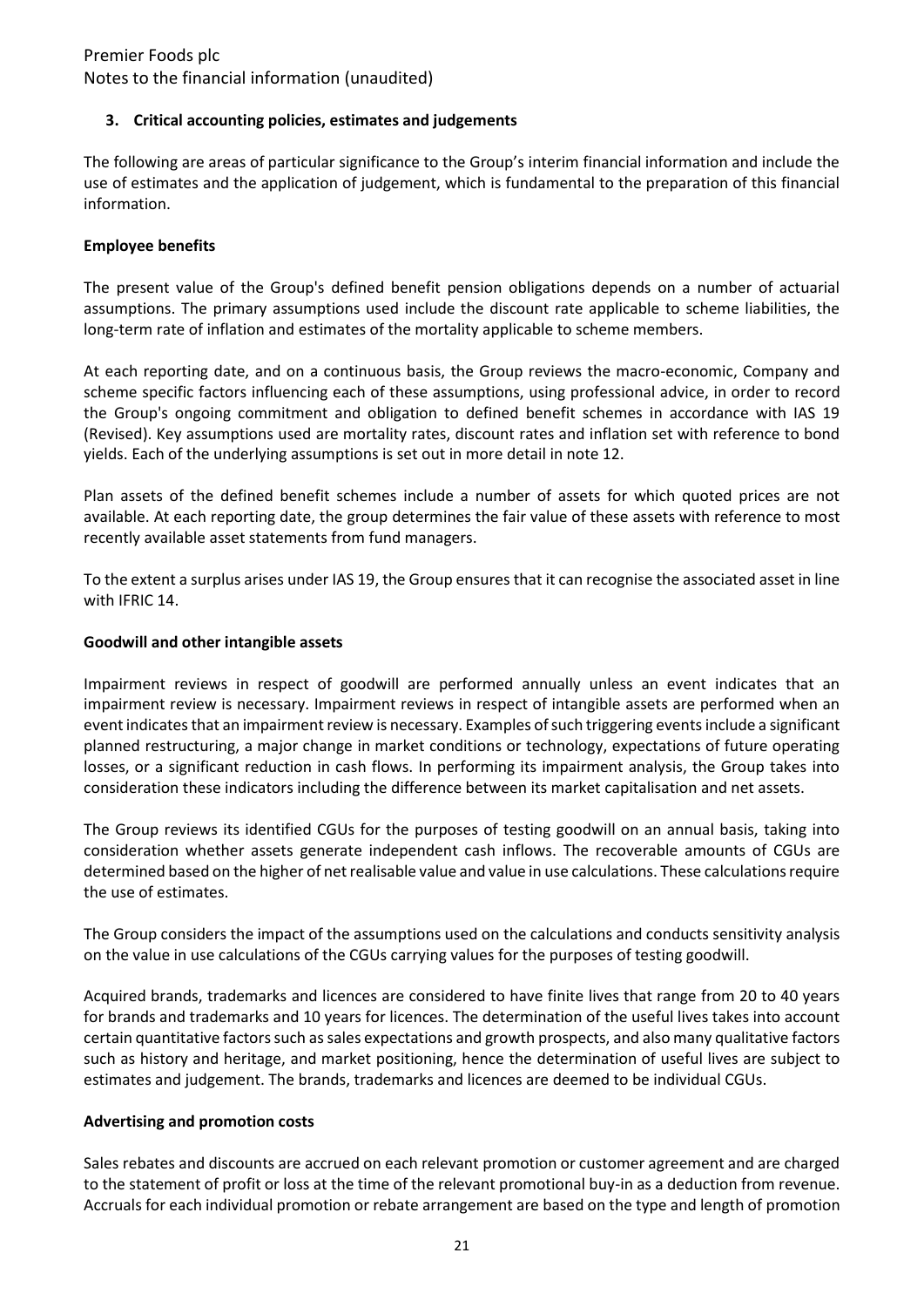and nature of customer agreement. At the time an accrual is made the nature and timing of the promotion is typically known. Areas of estimation include sales volume/activity and the amount of product sold on promotion.

For short term promotions, the Group performs a true up of estimates where necessary on a monthly basis, using real time sales information where possible and finally on receipt of a customer claim which typically follows 1-2 months after the end of a promotion. For longer term discounts and rebates the Group uses actual and forecast sales to estimate the level of rebate. These accruals are updated monthly based on latest actual and forecast sales.

Expenditure on advertising is charged to the statement of profit or loss when incurred, except in the case of airtime costs when a particular campaign is used more than once. In this case they are charged in line with the airtime profile.

### **4. Segmental analysis**

IFRS 8 requires operating segments to be determined based on the Group's internal reporting to the Chief Operating Decision Maker ("CODM"). The CODM has been determined to be the Executive Leadership Team as it is primarily responsible for the allocation of resources to segments and the assessment of performance of the segments.

The Group's operating segments are defined as "Grocery", "Sweet Treats", "International" and "Knighton". The Grocery segment primarily sells savoury ambient food products and the Sweet Treats segment sells sweet ambient food products. The International and Knighton segments have been aggregated within the Grocery segment for reporting purposes as revenue is below 10 percent of the Group's total revenue and the segments are considered to have similar characteristics to that of Grocery. This is in accordance with the criteria set out in IFRS 8.

The CODM uses Divisional contribution as the key measure of the segments' results. Divisional contribution is defined as gross profit after selling, marketing and distribution costs. Divisional contribution is a consistent measure within the Group and reflects the segments' underlying trading performance for the period under evaluation.

The Group uses trading profit to review overall group profitability. Trading profit is defined as profit/loss before tax before net finance costs, profits and losses from share of associates, amortisation of intangible assets, impairment, fair value movements on foreign exchange and other derivative contracts, restructuring costs and net interest on pensions and administrative costs.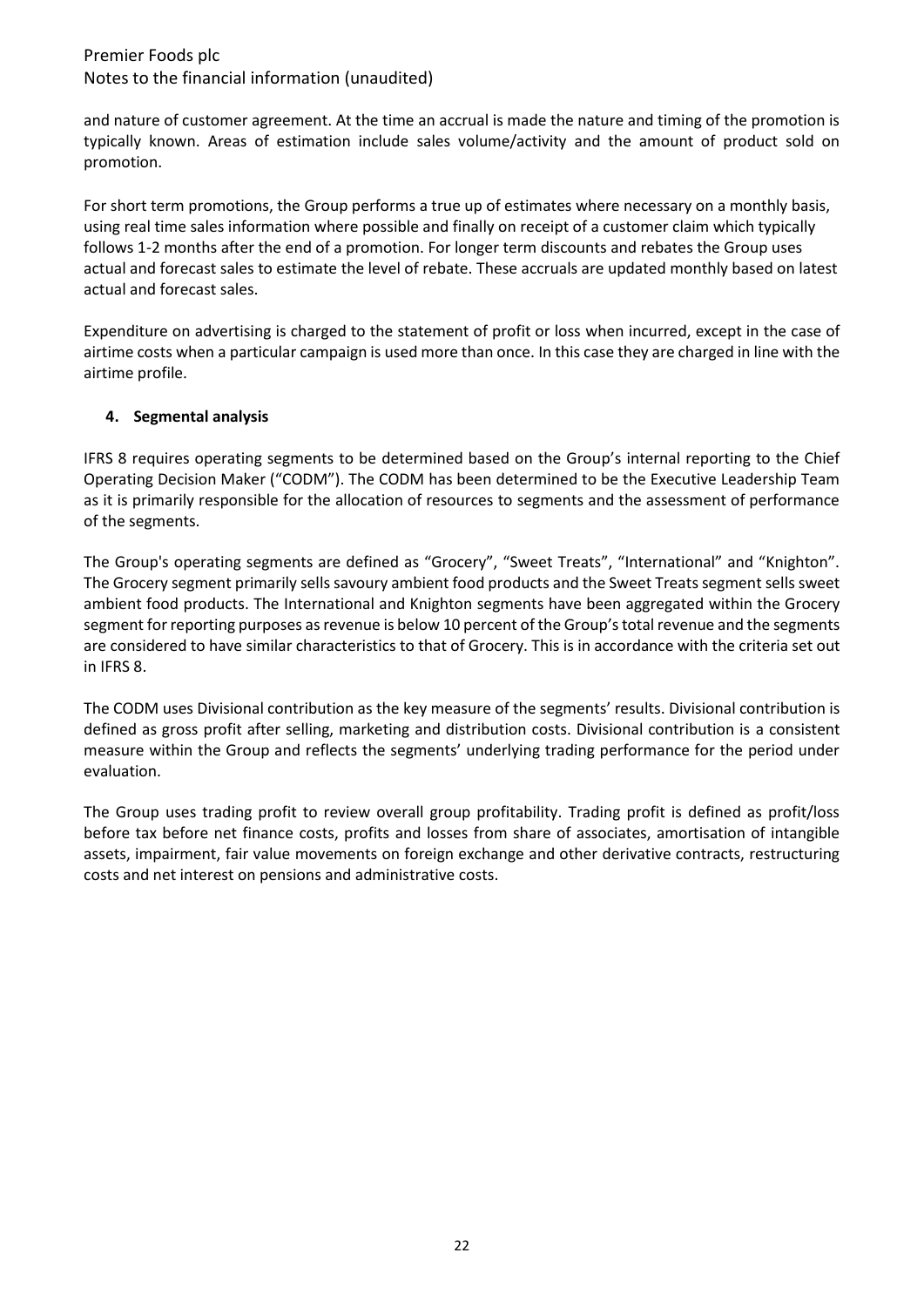The segment results for the period ended 30 September 2017 and 1 October 2016, and the reconciliation of the segment measures to the respective statutory items included in the financial information, are as follows:

|                                                                         |         | 26 weeks ended 30 Sept 2017   |              |
|-------------------------------------------------------------------------|---------|-------------------------------|--------------|
|                                                                         | Grocery | <b>Sweet</b><br><b>Treats</b> | <b>Total</b> |
|                                                                         | £m      | £m                            | £m           |
| Revenue                                                                 | 255.0   | 98.3                          | 353.3        |
| <b>Divisional contribution</b>                                          | 51.4    | 11.5                          | 62.9         |
| Group and corporate costs                                               |         |                               | (14.9)       |
| <b>Trading profit</b>                                                   |         |                               | 48.0         |
| Amortisation of intangible assets                                       |         |                               | (18.0)       |
| Fair value movements on foreign exchange and other derivative contracts |         |                               | 0.9          |
| Restructuring costs                                                     |         |                               | (3.1)        |
| Net interest on pensions and administrative expenses                    |         |                               | (1.0)        |
| <b>Operating profit before impairment</b>                               |         |                               | 26.8         |
| Impairment of goodwill                                                  |         |                               | (4.3)        |
| <b>Operating profit</b>                                                 |         |                               | 22.5         |
| Finance cost                                                            |         |                               | (26.7)       |
| Finance income                                                          |         |                               | 2.7          |
| Net movement on interest rate financial instruments                     |         |                               | 0.3          |
| Loss before taxation                                                    |         |                               | (1.2)        |
|                                                                         |         |                               |              |
| Depreciation                                                            | (3.7)   | (4.4)                         | (8.1)        |
|                                                                         |         | 26 weeks ended 1 Oct 2016     |              |
|                                                                         | Grocery | Sweet                         | Total        |
|                                                                         |         | <b>Treats</b>                 |              |
|                                                                         | £m      | £m                            | £m           |
| Revenue                                                                 | 250.3   | 97.7                          | 348.0        |
| <b>Divisional contribution</b>                                          | 56.2    | 6.6                           | 62.8         |
| Group and corporate costs                                               |         |                               | (14.8)       |
| <b>Trading profit</b>                                                   |         |                               | 48.0         |
| Amortisation of intangible assets                                       |         |                               | (19.0)       |
| Fair value movements on foreign exchange and other derivative contracts |         |                               | 1.0          |
| <b>Restructuring costs</b>                                              |         |                               | (7.1)        |
| Net interest on pensions and administrative expenses                    |         |                               | (0.9)        |
| <b>Operating profit</b>                                                 |         |                               | 22.0         |
| Finance cost                                                            |         |                               | (31.7)       |
| Finance income                                                          |         |                               | 0.8          |
| Net movement on interest rate financial instruments                     |         |                               | 0.2          |
| Loss before taxation                                                    |         |                               | (8.7)        |
| Depreciation                                                            | (3.9)   | (4.2)                         | (8.1)        |
|                                                                         |         |                               |              |

Inter-segment transfers or transactions are entered into under the same terms and conditions that would be available to unrelated third parties.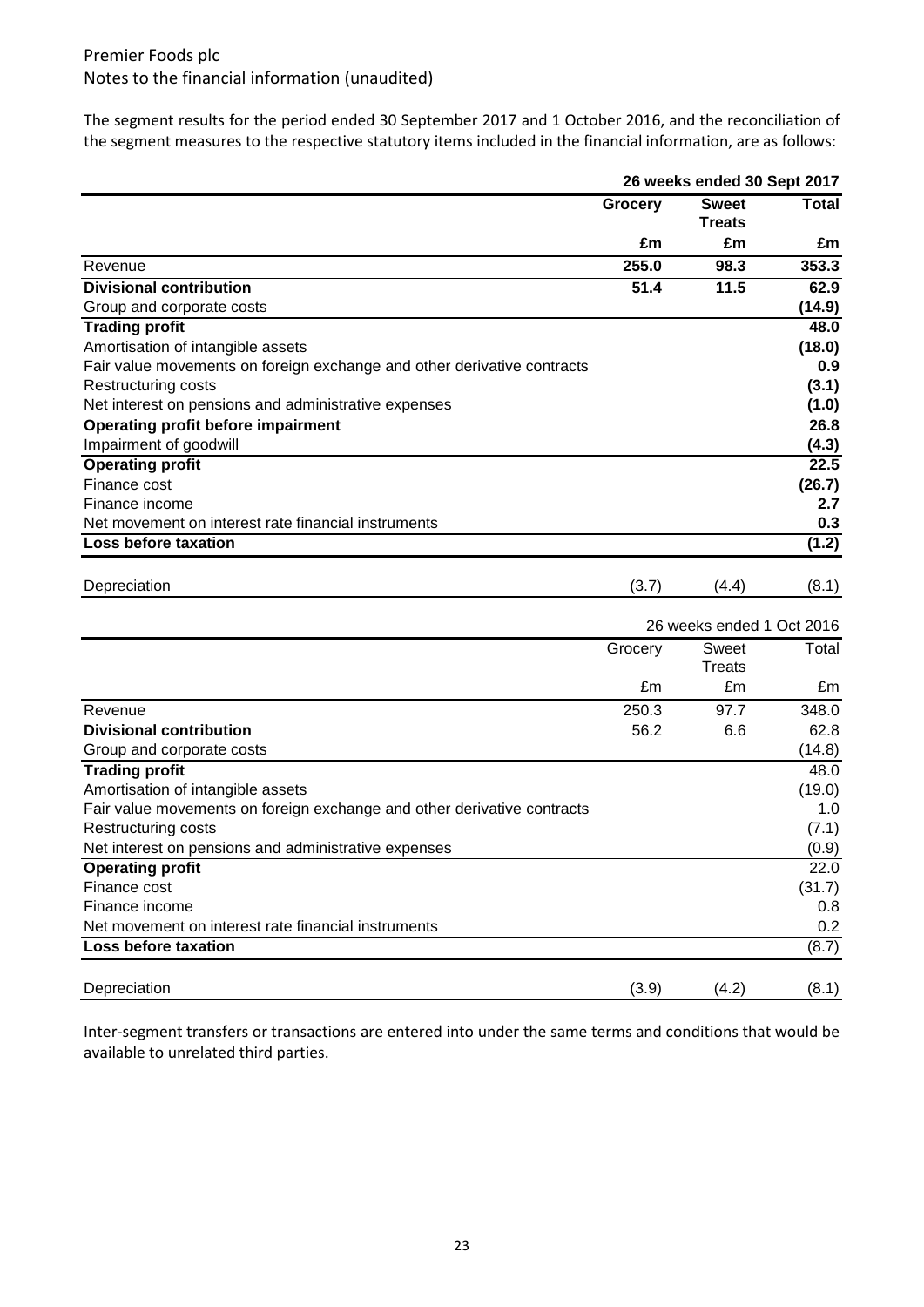#### **5. Finance income and costs**

|                                                             | 26 weeks ended 26 weeks ended |            |
|-------------------------------------------------------------|-------------------------------|------------|
|                                                             | 30 Sept 2017                  | 1 Oct 2016 |
|                                                             | £m                            | £m         |
| Interest payable on bank loans and overdrafts               | (3.1)                         | (2.9)      |
| Interest payable on senior secured notes                    | (15.9)                        | (15.3)     |
| Interest payable on revolving facility                      | (0.9)                         | (1.9)      |
| Interest payable on interest rate financial instruments     | (0.3)                         | (0.4)      |
| Other interest payable <sup>1</sup>                         | (0.4)                         | (9.1)      |
| Amortisation of debt issuance costs                         | (2.1)                         | (2.0)      |
|                                                             | (22.7)                        | (31.6)     |
| Write off of financing costs                                | (4.0)                         | (0.1)      |
| <b>Total finance cost</b>                                   | (26.7)                        | (31.7)     |
| Interest receivable on bank deposits                        | 0.7                           | 0.8        |
| Other interest receivable <sup>2</sup>                      | 2.0                           |            |
| <b>Total finance income</b>                                 | 2.7                           | 0.8        |
| Fair value movements on interest rate financial instruments | 0.3                           | 0.2        |
| <b>Net finance cost</b>                                     | (23.7)                        | (30.7)     |

1 Included in other interest payable is £nil (2016/17: £8.6m) relating to the unwind of the discount on certain of the Group's long term provisions and a change in the discount rates used.

2 Included in other interest receivable is £2.0m (2016/17: £nil) relating to the unwind of the discount on certain of the Group's long term provisions which has been more than offset by the change in discount rates used.

#### **6. Taxation**

The taxation credit for the period ended 30 September 2017 of £1.5m (2016/17: £46.9m charge) includes a deferred tax movement of £0.9m (2016/17: £1.0m credit), which is based upon management's best estimate of the effective annual income tax rate expected for the full financial year and a credit largely relating to repayment of foreign taxes paid in prior years.

Charges arising on derecognising deferred tax assets in respect of losses (2016/17: £44.9m) and restatement of deferred tax balances at 17% (2016/17: £3.0m) did not arise in the period.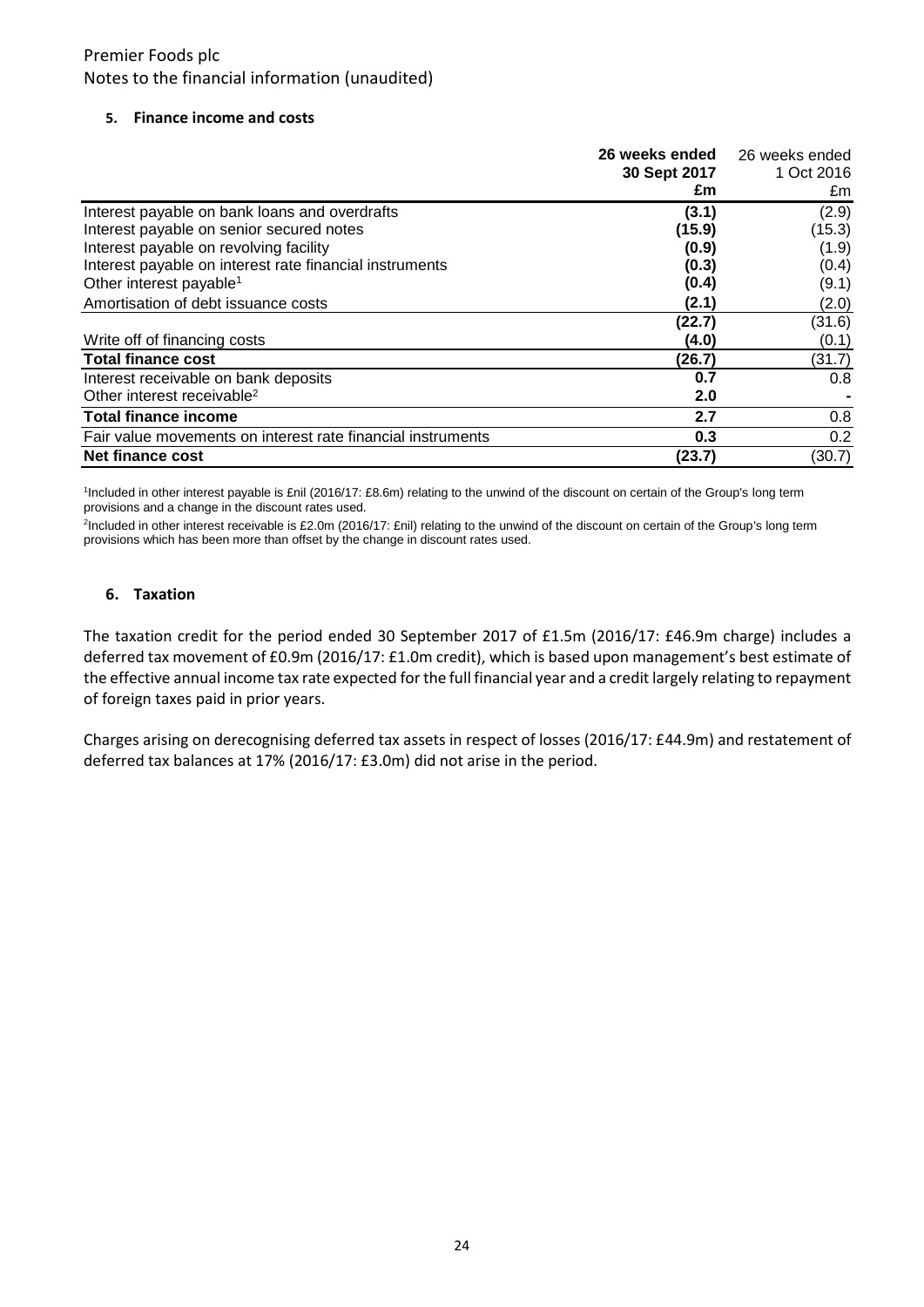# **7. Earnings/(loss) per share**

Basic earnings/(loss) per share has been calculated by dividing the profit for the period ended 30 September 2017 attributable to owners of the parent of £0.3m (2016/17: £55.6m loss) by the weighted average number of ordinary shares of the Company.

|                                                                     | 26 weeks ended 26 weeks ended |             |
|---------------------------------------------------------------------|-------------------------------|-------------|
|                                                                     | 30 Sept 2017                  | 1 Oct 2016  |
|                                                                     | <b>Number</b>                 | Number      |
| Weighted average number of ordinary shares for the purpose of basic |                               |             |
| earnings/(loss) per share                                           | 834,183,666                   | 827,687,105 |
| Effect of dilutive potential ordinary shares                        | 9,134,664                     | 15,381,217  |
| Weighted average number of ordinary shares for the purpose of       |                               |             |
| diluted earnings/(loss) per share                                   | 843,318,330                   | 843,068,322 |

|                                   |              | 26 weeks ended 30 Sept 2017                      |                |              | 26 weeks ended 1 Oct 2016                        |                |
|-----------------------------------|--------------|--------------------------------------------------|----------------|--------------|--------------------------------------------------|----------------|
|                                   | <b>Basic</b> | <b>Dilutive</b><br>effect of<br>share<br>options | <b>Diluted</b> | <b>Basic</b> | <b>Dilutive</b><br>effect of<br>share<br>options | <b>Diluted</b> |
| Profit/(loss) after tax (£m)      | 0.3          |                                                  | 0.3            | (55.6)       |                                                  | (55.6)         |
| Earnings/(loss) per share (pence) | 0.0          | 0.0                                              | 0.0            | (6.7)        | $\blacksquare$                                   | (6.7)          |

### **Dilutive effect of share options**

The dilutive effect of share options is calculated by adjusting the weighted average number of ordinary shares outstanding to assume conversion of all dilutive potential ordinary shares. The only dilutive potential ordinary shares of the Company are share options and share awards. A calculation is performed to determine the number of shares that could have been acquired at fair value (determined as the average annual market share price of the Company's shares) based on the monetary value of the share awards and the subscription rights attached to the outstanding share options.

No adjustment is made to the profit/(loss) in calculating basic and diluted earnings/(loss) per share.

There is no dilutive effect of share options or share awards in the 26 weeks ended 1 October 2016 as the Group made a loss in the period.

## **Adjusted earnings per share ("Adjusted EPS")**

Adjusted earnings per share is defined as trading profit less net regular interest, less a notional tax charge at 19.0% (2016/17: 20.0%) divided by the weighted average number of ordinary shares of the Company.

Net regular interest is defined as net finance cost after excluding write-off of financing costs, fair value movements on interest rate financial instruments and other interest.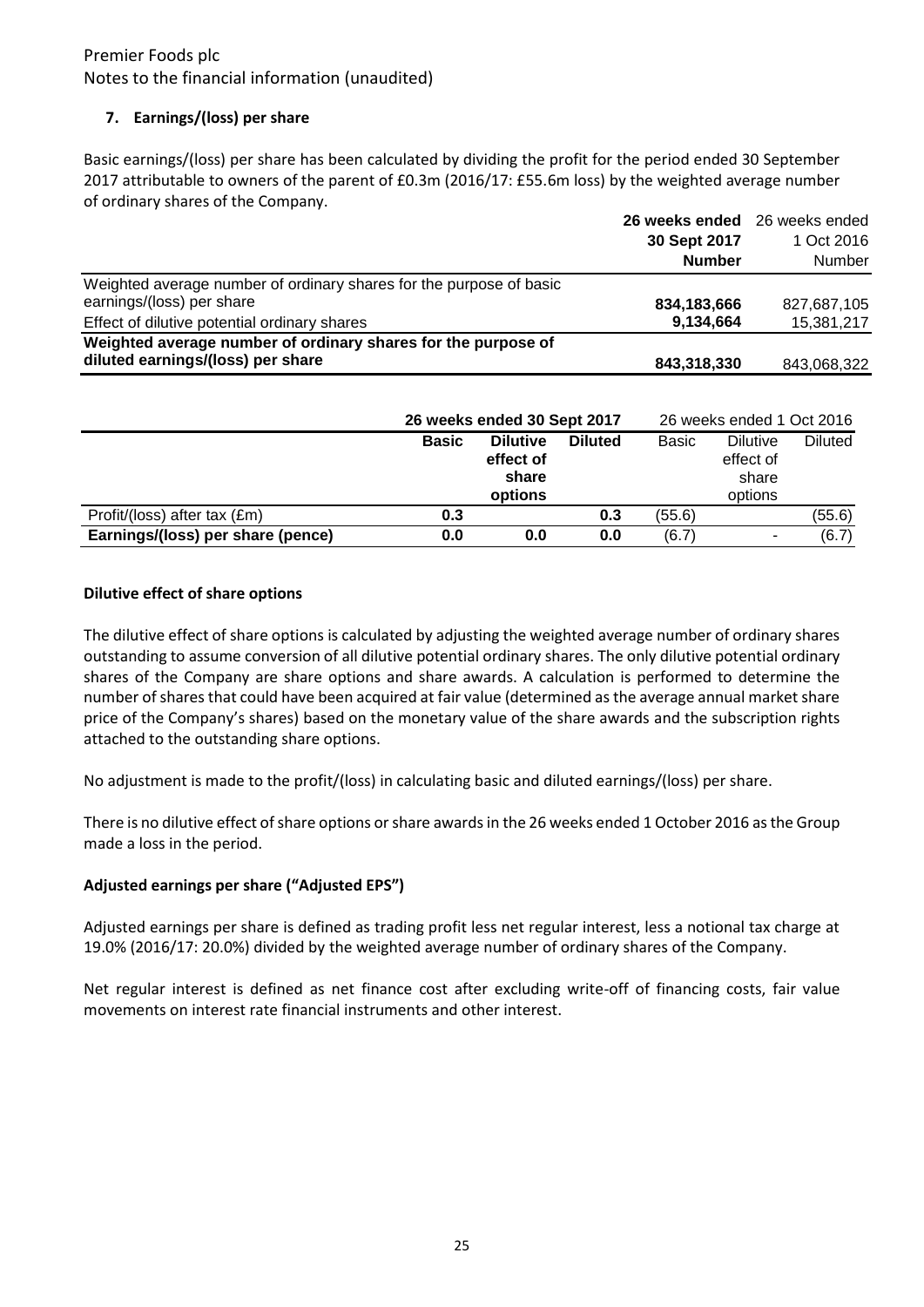Trading profit and Adjusted EPS have been reported as the directors believe these provide an alternative measure by which the shareholders can better assess the Group's underlying trading performance and provides a more meaningful comparison of how the business is managed and measured on a day to day basis.

|                                                                     | 26 weeks ended 26 weeks ended<br>30 Sept 2017 | 1 Oct 2016 |
|---------------------------------------------------------------------|-----------------------------------------------|------------|
|                                                                     | £m                                            | £m         |
| <b>Trading profit</b>                                               | 48.0                                          | 48.0       |
| Less net regular interest                                           | (21.6)                                        | (21.7)     |
| Adjusted profit before tax                                          | 26.4                                          | 26.3       |
| Notional tax at 19% (2016/17: 20%)                                  | (5.0)                                         | (5.3)      |
| Adjusted profit after tax                                           | 21.4                                          | 21.0       |
| Average shares in issue (m)                                         | 834.2                                         | 827.7      |
| <b>Adjusted EPS (pence)</b>                                         | 2.56                                          | 2.54       |
| Net regular interest                                                |                                               |            |
| Net finance cost                                                    | (23.7)                                        | (30.7)     |
| Exclude fair value movements on interest rate financial instruments | (0.3)                                         | (0.2)      |
| Exclude write off of financing costs                                | 4.0                                           | 0.1        |
| Exclude other interest                                              | (1.6)                                         | 9.1        |
| Net regular interest                                                | (21.6)                                        | (21.7)     |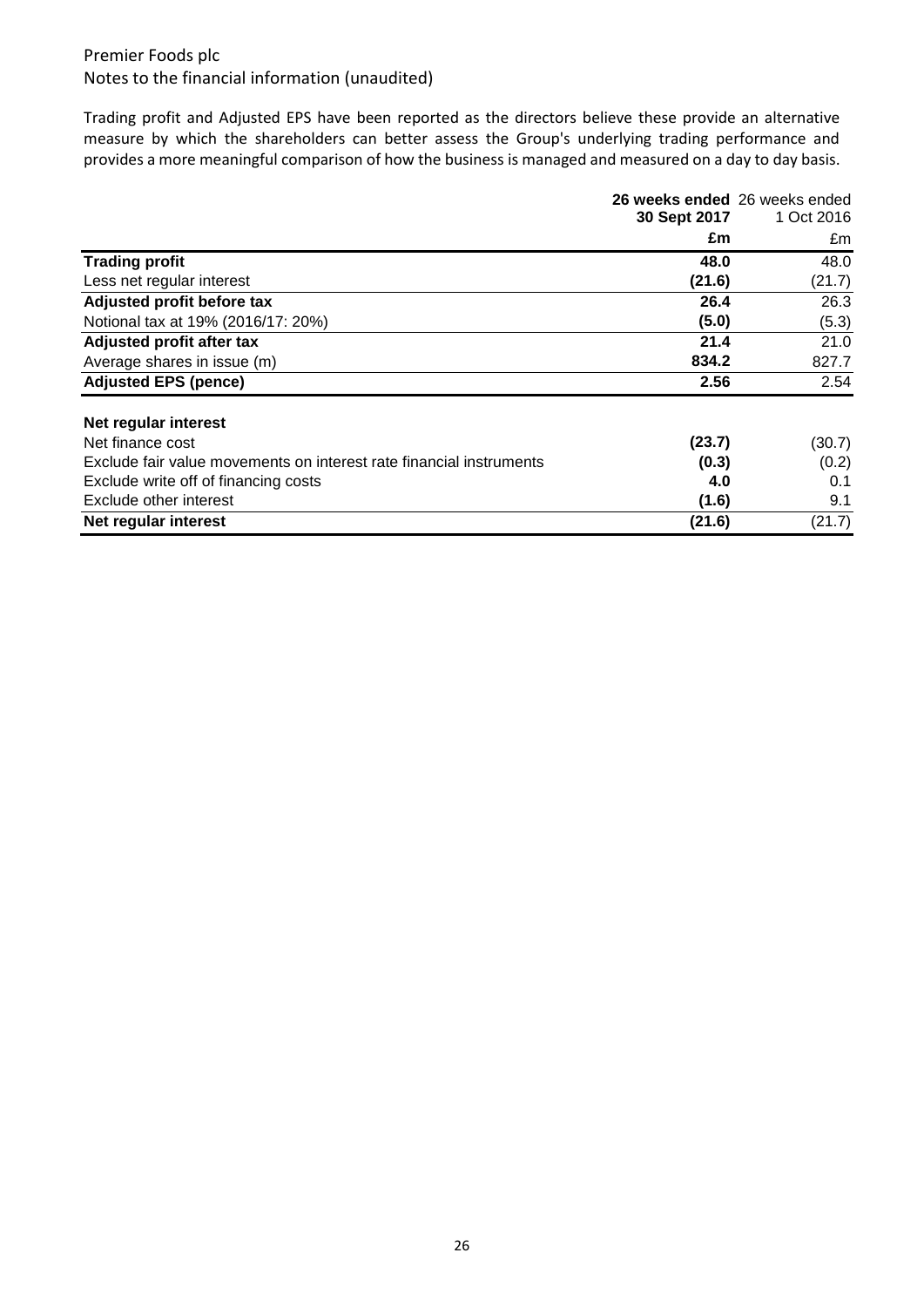## Notes to the financial information (unaudited)

### **8. Impairment of goodwill**

An impairment charge of £4.3m was recognised during the period (2016/17: £nil). This is related to the write off of goodwill relating to Knighton Foods Investments Limited ('Knighton'). The impairment reflects the challenging trading conditions faced by Knighton.

### **9. Bank and other borrowings**

|                                               | As at        | As at      |
|-----------------------------------------------|--------------|------------|
|                                               | 30 Sept 2017 | 1 Apr 2017 |
|                                               | £m           | £m         |
| <b>Current:</b>                               |              |            |
| <b>Bank overdrafts</b>                        | (11.4)       | (21.2)     |
| Finance lease obligations                     | (0.1)        | (0.1)      |
| Total borrowings due within one year          | (11.5)       | (21.3)     |
| Non-current:                                  |              |            |
| Secured senior credit facility - revolving    | (16.0)       | (22.0)     |
| <b>Transaction costs</b>                      | 4.2          | 5.6        |
|                                               | (11.8)       | (16.4)     |
| Senior secured notes                          | (535.0)      | (500.0)    |
| <b>Transaction costs</b>                      | 13.5         | 11.4       |
|                                               | (521.5)      | (488.6)    |
| Total borrowings due after more than one year | (533.3)      | (505.0)    |
| Total bank and other borrowings               | (544.8)      | (526.3)    |

#### **Revolving credit facility**

The revolving credit facility of £217m is due to mature between March 2019 and December 2020 and attracts an initial bank margin of 4.00% above LIBOR. Banking covenants of net debt / EBITDA and EBITDA / interest are in place and are tested biannually.

The Group entered into a floating to fixed interest rate swap in June 2014, with a nominal value of £150m, attracting a swap rate of 1.44%. It has amortised to a current value of £50m and expires in December 2017.

### **Senior secured notes**

The senior secured notes are listed on the Irish GEM Stock Exchange. The notes totalling £535m are split between fixed and floating tranches. The fixed note of £325m matures in March 2021 and attracts an interest rate of 6.50%. The floating note of £210m matures in July 2022 and attracts an interest rate of 5.00% above LIBOR.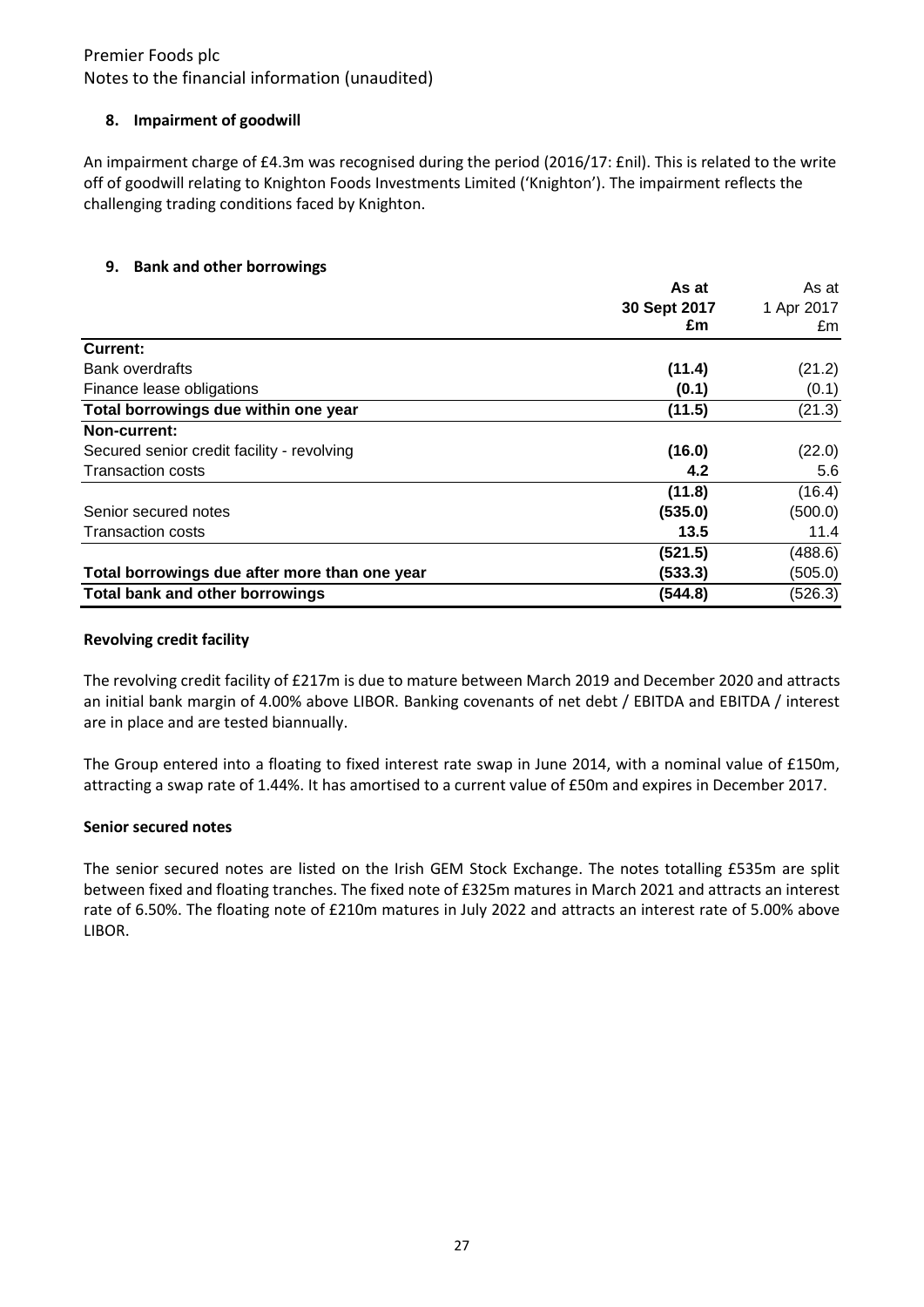### **10. Financial instruments**

The following table shows the carrying amounts (which approximate to fair value except as noted below) of the Group's financial assets and financial liabilities. Fair value is the price that would be received to sell an asset or paid to transfer a liability in an orderly transaction between market participants at the measurement date. Set out below is a summary of methods and assumptions used to value each category of financial instrument.

|                                                             | As at 30 Sept 2017 |         | As at 1 Apr 2017 |         |
|-------------------------------------------------------------|--------------------|---------|------------------|---------|
|                                                             | Carrying           | Fair    | Carrying         | Fair    |
|                                                             | amount             | value   | amount           | value   |
|                                                             | £m                 | £m      | £m               | £m      |
| Loans and receivables:                                      |                    |         |                  |         |
| Cash and cash equivalents                                   | 9.5                | 9.5     | 3.1              | 3.1     |
| Trade and other receivables                                 | 56.6               | 56.6    | 47.5             | 47.5    |
| Financial assets at fair value through profit or loss:      |                    |         |                  |         |
| Derivative financial instruments                            |                    |         |                  |         |
| - Forward foreign currency exchange contracts               | 0.3                | 0.3     |                  |         |
| - Commodity and energy derivatives                          | 0.1                | 0.1     | 0.1              | 0.1     |
| Financial liabilities at fair value through profit or loss: |                    |         |                  |         |
| Derivative financial instruments                            |                    |         |                  |         |
| - Forward foreign currency exchange contracts               |                    |         | (0.5)            | (0.5)   |
| - Interest rate swaps                                       | (0.1)              | (0.1)   | (0.4)            | (0.4)   |
| - Other financial liabilities                               | (2.0)              | (2.0)   | (2.0)            | (2.0)   |
| Financial liabilities at amortised cost:                    |                    |         |                  |         |
| Trade and other payables                                    | (210.4)            | (210.4) | (186.7)          | (186.7) |
| Senior secured notes                                        | (535.0)            | (541.7) | (500.0)          | (502.9) |
| Senior secured credit facility - revolving                  | (16.0)             | (16.0)  | (22.0)           | (22.0)  |
| Bank overdraft                                              | (11.4)             | (11.4)  | (21.2)           | (21.2)  |
| Finance lease obligations                                   | (0.1)              | (0.1)   | (0.1)            | (0.1)   |

The following table presents the Group's assets and liabilities that are measured at fair value using the following fair value measurement hierarchy:

- Quoted prices (unadjusted) in active markets for identical assets or liabilities (level 1).
- Inputs other than quoted prices included within level 1 that are observable for the asset or liability, either directly (that is, as prices) or indirectly (that is, derived from prices) (level 2).
- Inputs for the asset or liability that are not based on observable market data (that is, unobservable inputs) (level 3).

|                                                             | As at 30 Sept 2017 |         | As at 1 Apr 2017 |         |
|-------------------------------------------------------------|--------------------|---------|------------------|---------|
|                                                             | Level 1            | Level 2 | Level 1          | Level 2 |
|                                                             | £m                 | £m      | £m               | £m      |
| Financial assets at fair value through profit or loss:      |                    |         |                  |         |
| Derivative financial instruments                            |                    |         |                  |         |
| - Forward foreign currency exchange contracts               |                    | 0.3     |                  |         |
| - Commodity and energy derivatives                          |                    | 0.1     |                  | 0.1     |
| Financial liabilities at fair value through profit or loss: |                    |         |                  |         |
| Derivative financial instruments                            |                    |         |                  |         |
| - Forward foreign currency exchange contracts               |                    |         |                  | (0.5)   |
| - Interest rate swaps                                       | ۰                  | (0.1)   |                  | (0.4)   |
| <b>Financial liability</b>                                  | $\blacksquare$     | (2.0)   |                  | (2.0)   |
| Financial liabilities at amortised cost:                    |                    |         |                  |         |
| Senior secured notes                                        | (541.7)            |         | (502.9)          |         |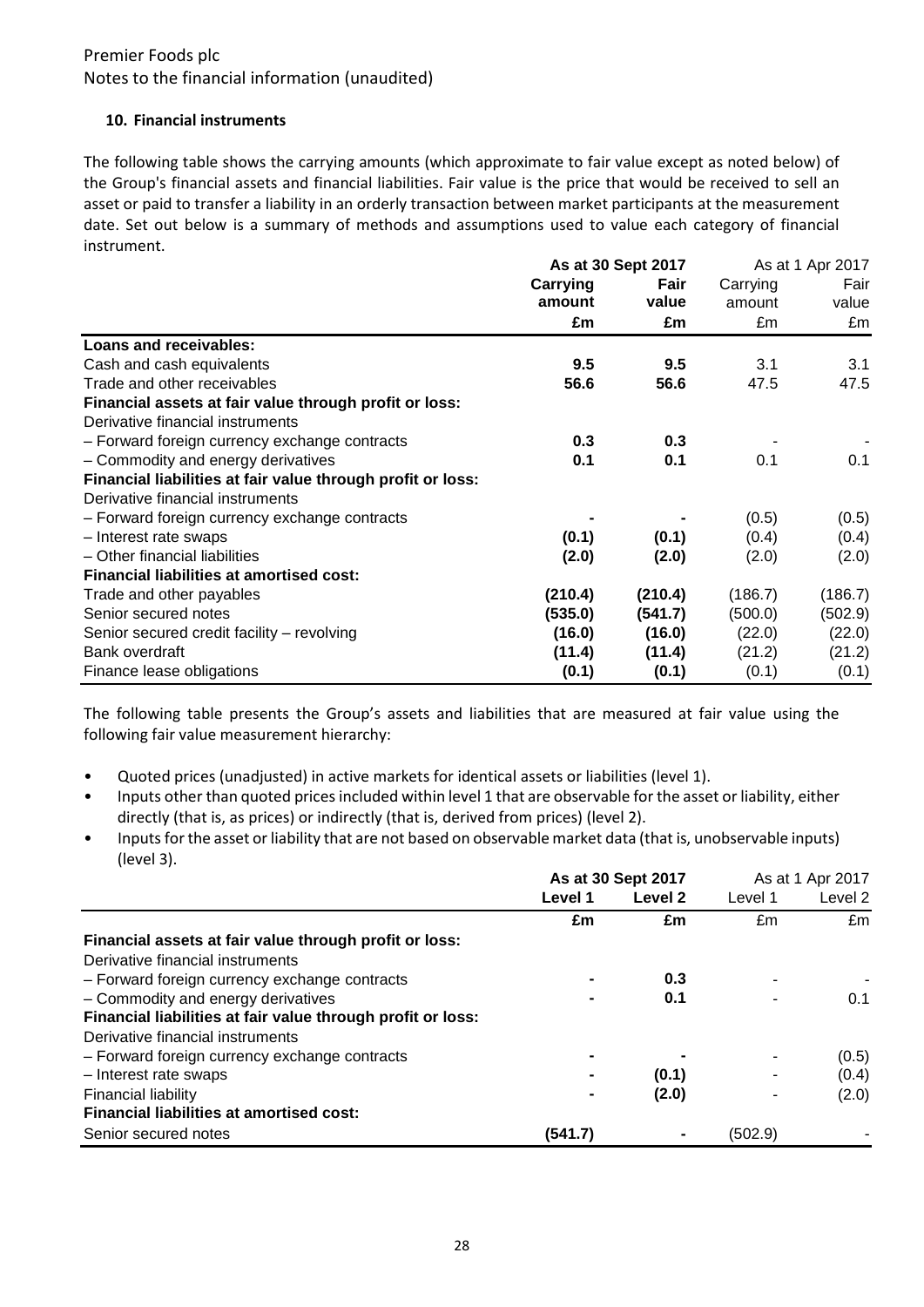### **11. Provisions for liabilities and charges**

|              | As at        | As at      |
|--------------|--------------|------------|
|              | 30 Sept 2017 | 1 Apr 2017 |
|              | £m           | £m         |
| Non-current  | (39.1)       | (43.1)     |
| Current      | (6.2)        | (10.0)     |
| <b>Total</b> | (45.3)       | (53.1)     |

Total provisions for liabilities and charges of £45.3m at 30 September 2017 (1 April 2017: £53.1m) comprise property provisions of £31.3m (1 April 2017: £34.0m) which primarily relate to provisions for non-operational leasehold properties and dilapidations provisions which will be incurred over a number of years in accordance with the length of the leases and other provisions of £14.0m (1 April 2017: £19.1m) which relate primarily to insurance claims and provisions for restructuring costs.

### **12. Retirement benefit schemes**

### **Defined benefit schemes**

The Group operates a number of defined benefit schemes under which current and former employees have built up an entitlement to pension benefits on their retirement. These are as follows:

### **(a) The Premier schemes, which comprise:**

Premier Foods Pension Scheme ("PFPS") Premier Grocery Products Pension Scheme ("PGPPS") Premier Grocery Products Ireland Pension Scheme ("PGPIPS") Chivers 1987 Pension Scheme Chivers 1987 Supplementary Pension Scheme.

### **(b) The RHM schemes, which comprise:**

RHM Pension Scheme Premier Foods Ireland Pension Scheme

The most recent triennial actuarial valuations of the PFPS, the PGPPS and RHM pension schemes were carried out on 31 March 2016 / 5 April 2016 to establish ongoing funding arrangements. Deficit recovery plans have been agreed with the Trustees of each of the PFPS and PGPPS. The RHM Pension Scheme was in surplus and no deficit contributions are payable. On 28 March 2017, and following the finalisation of the triennial actuarial valuation, the Group announced it had agreed a revised schedule of pension payments with the Trustees of the pension schemes.

Actuarial valuations for the schemes based in Ireland took place during the course of 2013 and 2014. They are all due further valuations in 2016 and 2017, the results of which will not be known until late 2017/early 2018.

The exchange rates used to translate the overseas Euro based schemes are  $£1.00 = £1.1345$  for the average rate during the period, and  $£1.00 = £1.1329$  for the closing position at 30 September 2017.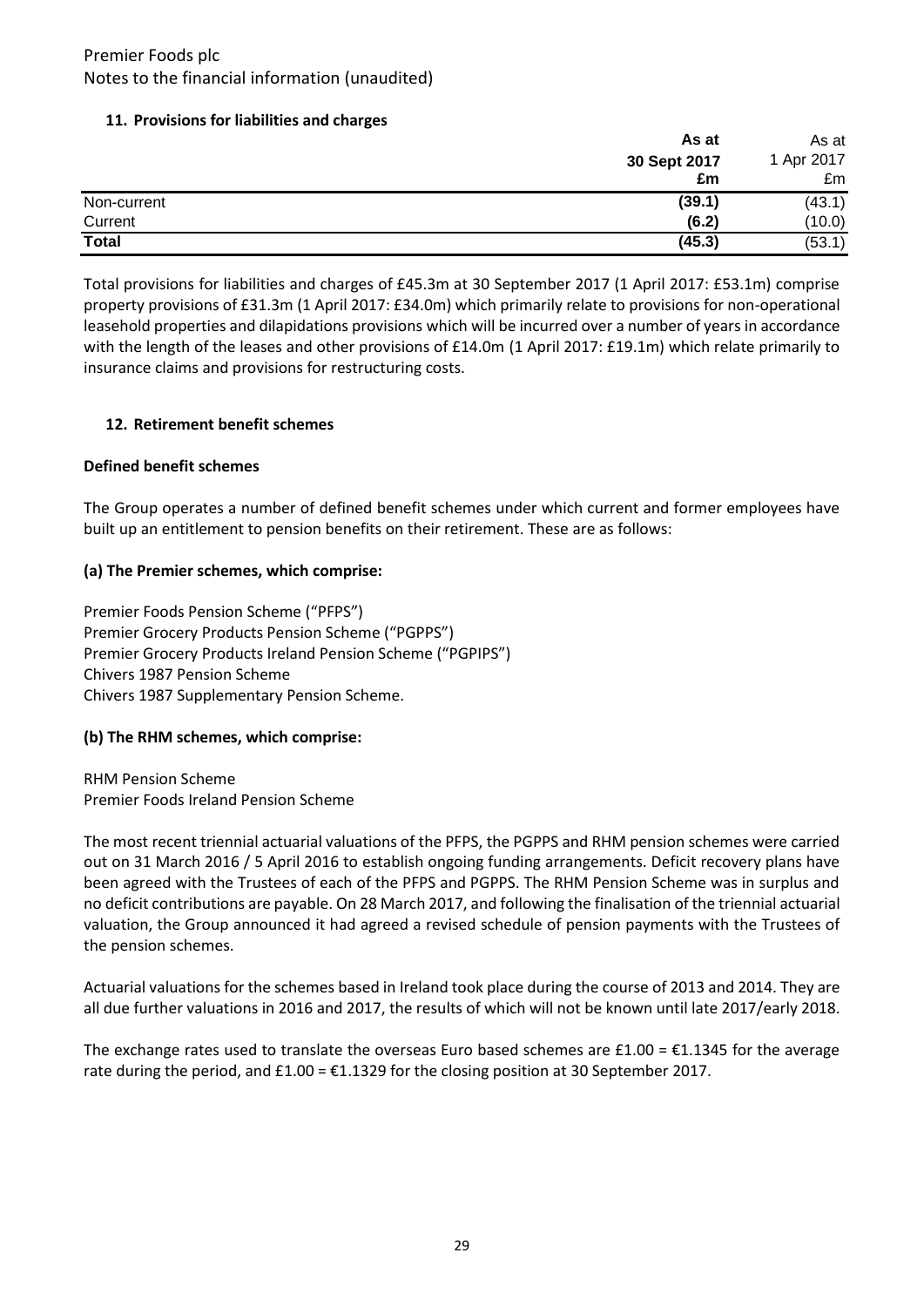At the balance sheet date, the combined principal actuarial assumptions were as follows:

|                                  | Premier | <b>RHM</b> |
|----------------------------------|---------|------------|
|                                  | schemes | schemes    |
| At 30 September 2017             |         |            |
| Discount rate                    | 2.70%   | 2.70%      |
| Inflation - RPI                  | 3.20%   | 3.20%      |
| Inflation – CPI                  | 2.10%   | 2.10%      |
| <b>Expected salary increases</b> | n/a     | n/a        |
| Future pension increases         | 2.10%   | 2.10%      |
| <b>At 1 April 2017</b>           |         |            |
| Discount rate                    | 2.65%   | 2.65%      |
| Inflation - RPI                  | 3.30%   | 3.30%      |
| Inflation - CPI                  | 2.20%   | 2.20%      |
| Expected salary increases        | n/a     | n/a        |
| Future pension increases         | 2.15%   | 2.15%      |

For the smaller overseas schemes the discount rate used was 1.95% (2016/17: 1.80%) and future pension increases were 1.45% (2016/17: 1.45%).

At 1 April 2017 and 30 September 2017 the discount rate was derived based on a bond curve expanded to include bonds rated AA by one credit agency (and which might for example be rated A or AAA by other agencies).

This presents a change in methodology compared to the discount rate derived for 2 April 2016 or 1 October 2016 which were derived from a bond curve where all bonds had been rated AA by at least two credit agencies.

The mortality assumptions are based on standard mortality tables and allow for future mortality improvements. The assumptions are as follows:

|                                         | Premier | <b>RHM</b> |
|-----------------------------------------|---------|------------|
|                                         | schemes | schemes    |
| Life expectancy at 30 September 2017    |         |            |
| Male pensioner, currently aged 65       | 87.6    | 85.6       |
| Female pensioner, currently aged 65     | 89.4    | 88.2       |
| Male non-pensioner, currently aged 45   | 88.7    | 86.7       |
| Female non-pensioner, currently aged 45 | 90.6    | 89.4       |
| Life expectancy at 1 April 2017         |         |            |
| Male pensioner, currently aged 65       | 87.7    | 85.9       |
| Female pensioner, currently aged 65     | 89.5    | 88.3       |
| Male non-pensioner, currently aged 45   | 88.8    | 86.8       |
| Female non-pensioner, currently aged 45 | 90.8    | 89.5       |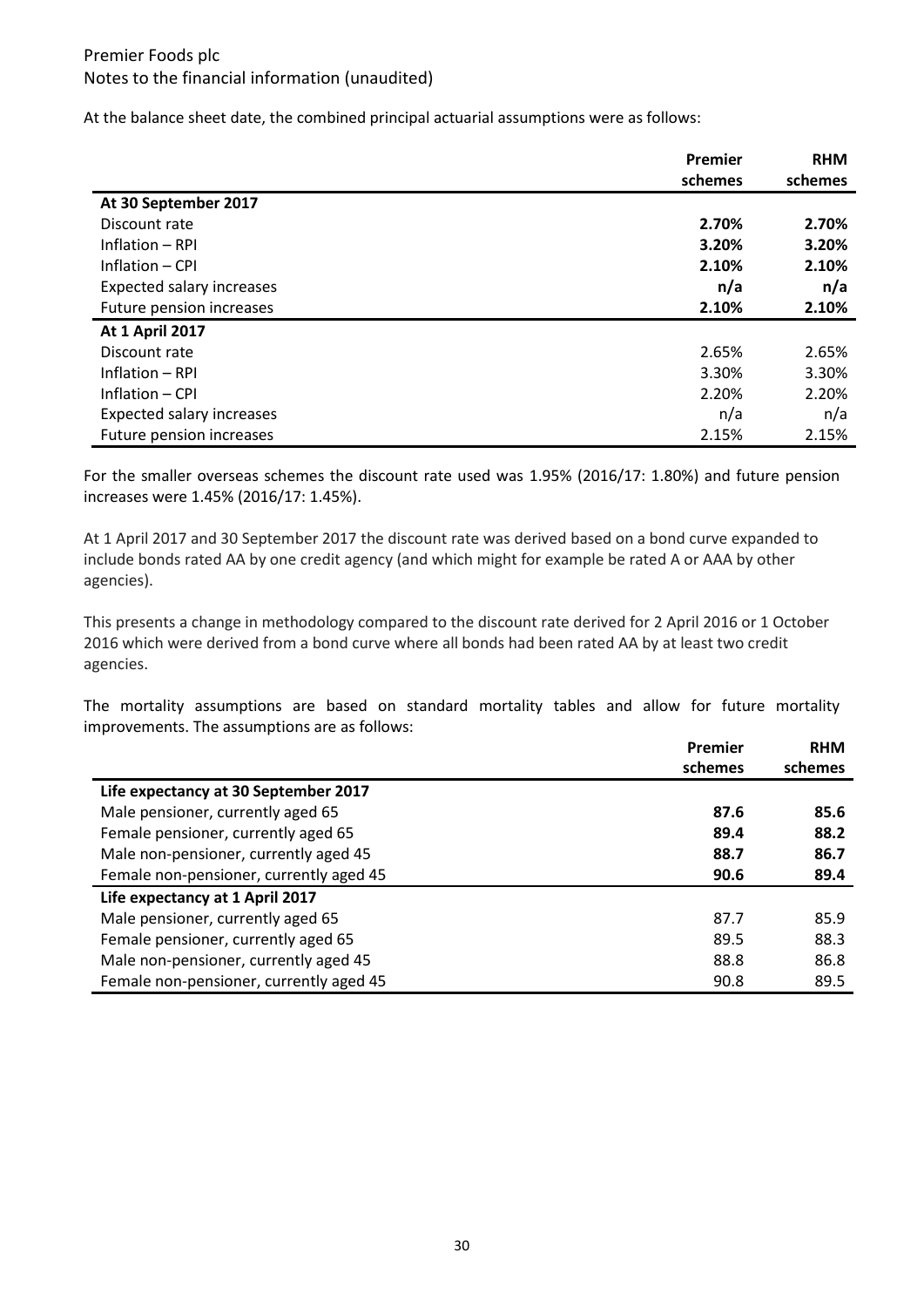The fair values of plan assets split by type of asset are as follows:

|                                                                         | Premier | $%$ of | <b>RHM schemes</b> | $%$ of | <b>Total</b> | $%$ of |
|-------------------------------------------------------------------------|---------|--------|--------------------|--------|--------------|--------|
|                                                                         | schemes | total  |                    | total  |              | total  |
|                                                                         | £m      | ℅      | £m                 | %      | £m           | %      |
| Assets with a quoted price in an active market at 30 September 2017:    |         |        |                    |        |              |        |
| UK equities                                                             | 0.3     | 0.0    | 0.5                | 0.0    | 0.8          | 0.0    |
| Global equities                                                         | 8.0     | 1.2    | 434.3              | 10.7   | 442.3        | 9.4    |
| Government bonds                                                        | 23.8    | 3.6    | 843.5              | 20.8   | 867.3        | 18.4   |
| Corporate bonds                                                         | 22.5    | 3.4    |                    |        | 22.5         | 0.5    |
| Property                                                                | 8.4     | 1.3    | 335.5              | 8.3    | 343.9        | 7.3    |
| Absolute return products                                                | 401.4   | 60.7   | 843.4              | 20.7   | 1,244.8      | 26.4   |
| Cash                                                                    | 12.2    | 1.9    | 130.5              | 3.2    | 142.7        | 3.0    |
| Other                                                                   | 184.5   | 27.9   | 3.0                | 0.1    | 187.5        | 4.0    |
| Assets without a quoted price in an active market at 30 September 2017: |         |        |                    |        |              |        |
| Infrastructure funds                                                    |         |        | 235.5              | 5.8    | 235.5        | 5.0    |
| Swaps                                                                   |         |        | 707.5              | 17.4   | 707.5        | 14.9   |
| Private equity                                                          |         |        | 313.5              | 7.7    | 313.5        | 6.6    |
| Other                                                                   |         |        | 213.8              | 5.3    | 213.8        | 4.5    |
| Fair value of scheme assets                                             | 661.1   | 100    | 4,061.0            | 100    | 4,722.1      | 100    |
| as at 30 September 2017                                                 |         |        |                    |        |              |        |
| Assets with a quoted price in an active market at 1 April 2017:         |         |        |                    |        |              |        |
| UK equities                                                             | 0.3     | 0.0    | 0.6                | 0.0    | 0.9          | 0.0    |
| Global equities                                                         | 7.1     | 1.1    | 519.0              | 12.4   | 526.1        | 10.8   |
| Government bonds                                                        | 22.4    | 3.3    | 496.7              | 11.9   | 519.1        | 10.7   |
| Corporate bonds                                                         | 23.0    | 3.4    |                    |        | 23.0         | 0.5    |
| Property                                                                | 8.1     | 1.2    | 349.3              | 8.3    | 357.4        | 7.3    |
| Absolute return products                                                | 399.7   | 59.3   | 884.5              | 21.1   | 1,284.2      | 26.4   |
| Cash                                                                    | 13.4    | 2.0    | 55.7               | 1.3    | 69.1         | 1.4    |
| Other                                                                   | 199.7   | 29.7   | 2.8                | 0.1    | 202.5        | 4.2    |
| Assets without a quoted price in an active market at 1 April 2017:      |         |        |                    |        |              |        |
| Infrastructure funds                                                    |         |        | 242.6              | 5.8    | 242.6        | 5.0    |
| Swaps                                                                   |         |        | 1,116.1            | 26.6   | 1,116.1      | 22.9   |
| Private equity                                                          |         |        | 321.7              | 7.7    | 321.7        | 6.6    |
| Others                                                                  |         |        | 201.9              | 4.8    | 201.9        | 4.2    |
| Fair value of scheme assets                                             | 673.7   | 100    | 4,190.9            | 100    | 4,864.6      | 100    |
| as at 1 April 2017                                                      |         |        |                    |        |              |        |

The schemes invest in interest rate and inflation swaps to protect from fluctuations in interest and inflation.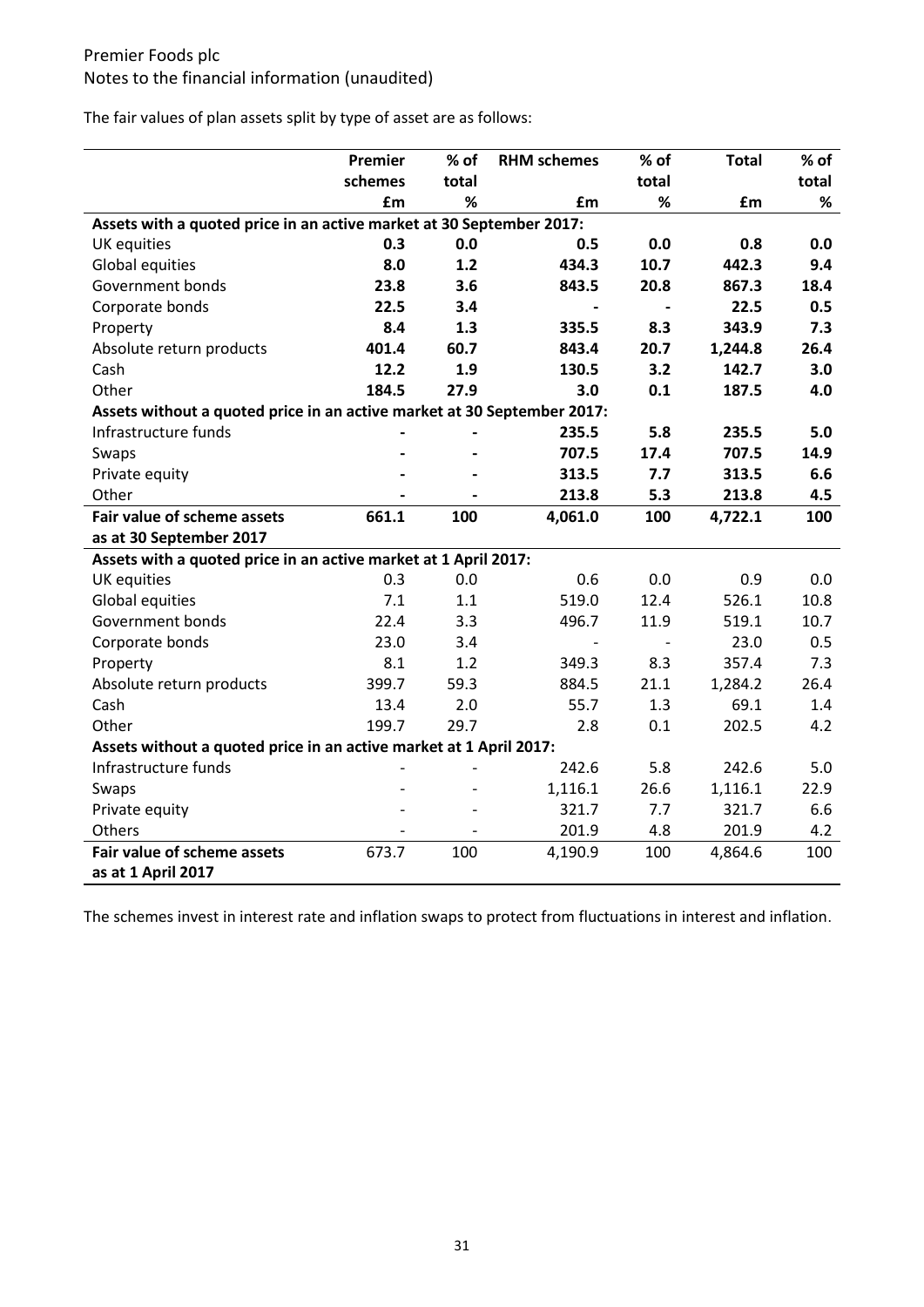The amounts recognised on the balance sheet arising from the Group's obligations in respect of its defined benefit schemes are as follows:

|                                     | Premier    | <b>RHM</b> | <b>Total</b> |
|-------------------------------------|------------|------------|--------------|
|                                     | schemes    | schemes    |              |
|                                     | £m         | £m         | £m           |
| At 30 September 2017                |            |            |              |
| Present value of funded obligations | (1, 122.3) | (3,472.9)  | (4,595.2)    |
| Fair value of plan assets           | 661.1      | 4,061.0    | 4,722.1      |
| (Deficit)/surplus in schemes        | (461.2)    | 588.1      | 126.9        |
| <b>At 1 April 2017</b>              |            |            |              |
| Present value of funded obligations | (1, 162.8) | (3,597.0)  | (4,759.8)    |
| Fair value of plan assets           | 673.7      | 4,190.9    | 4,864.6      |
| (Deficit)/surplus in schemes        | (489.1)    | 593.9      | 104.8        |

The aggregate surplus of £104.8m has increased to a surplus of £126.9m during the period ended 30 September 2017 (52 weeks ended 1 April 2017: £26.1m decrease) primarily due to the impact of an increase in the discount rate assumption on the defined benefit obligations.

Changes in the present value of the defined benefit obligation were as follows:

|                                                 | Premier    | <b>RHM</b> | <b>Total</b> |
|-------------------------------------------------|------------|------------|--------------|
|                                                 | schemes    | schemes    |              |
|                                                 | £m         | £m         | £m           |
| Defined benefit obligation at 2 April 2016      | (1,004.2)  | (3,207.8)  | (4,212.0)    |
| Interest cost                                   | (34.2)     | (110.6)    | (144.8)      |
| Current service cost                            |            | (0.1)      | (0.1)        |
| Remeasurement losses                            | (155.1)    | (437.8)    | (592.9)      |
| <b>Exchange differences</b>                     | (3.8)      | (2.0)      | (5.8)        |
| Benefits paid                                   | 34.5       | 161.3      | 195.8        |
| Defined benefit obligation at 1 April 2017      | (1, 162.8) | (3,597.0)  | (4,759.8)    |
| Interest cost                                   | (15.0)     | (46.8)     | (61.8)       |
| Remeasurement gains                             | 35.5       | 88.2       | 123.7        |
| Exchange differences                            | (1.7)      | (0.9)      | (2.6)        |
| Benefits paid                                   | 21.7       | 83.6       | 105.3        |
| Defined benefit obligation at 30 September 2017 | (1, 122.3) | (3, 472.9) | (4,595.2)    |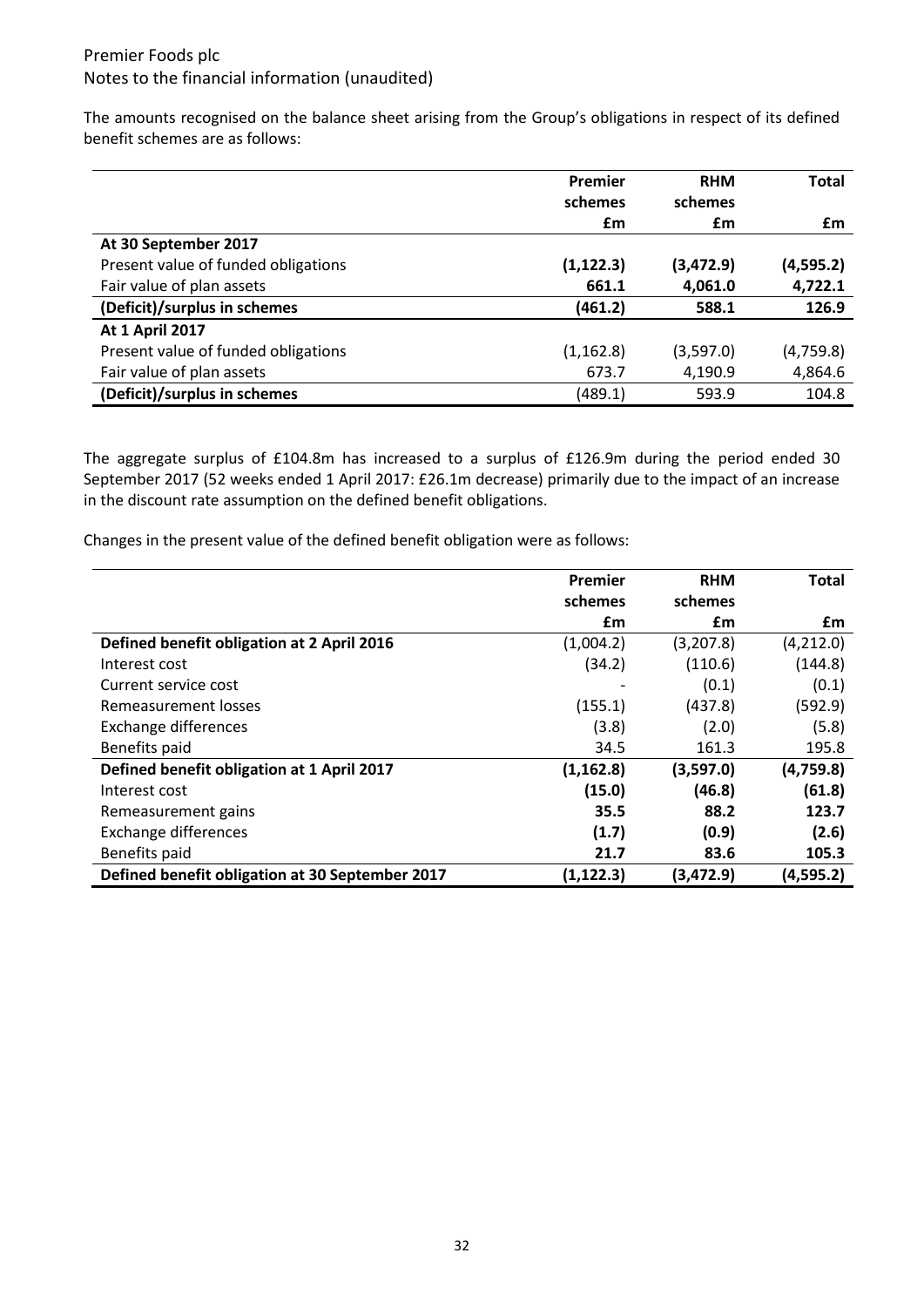Changes in the fair value of plan assets were as follows:

|                                                | Premier | <b>RHM</b> | <b>Total</b> |
|------------------------------------------------|---------|------------|--------------|
|                                                | schemes | schemes    |              |
|                                                | £m      | £m         | £m           |
| Fair value of plan assets at 2 April 2016      | 584.2   | 3,758.7    | 4,342.9      |
| Interest income on plan assets                 | 20.2    | 130.2      | 150.4        |
| Remeasurement gains                            | 54.0    | 462.3      | 516.3        |
| Administrative costs                           | (3.0)   | (3.3)      | (6.3)        |
| Contributions by employer                      | 49.2    | 2.5        | 51.7         |
| <b>Exchange differences</b>                    | 3.6     | 1.8        | 5.4          |
| Benefits paid                                  | (34.5)  | (161.3)    | (195.8)      |
| Fair value of plan assets at 1 April 2017      | 673.7   | 4,190.9    | 4,864.6      |
| Interest income on plan assets                 | 8.7     | 54.6       | 63.3         |
| Remeasurement losses                           | (19.0)  | (101.5)    | (120.5)      |
| Administrative costs                           | (1.5)   | (1.0)      | (2.5)        |
| Contributions by employer                      | 19.1    | 0.7        | 19.8         |
| Exchange differences                           | 1.8     | 0.9        | 2.7          |
| Benefits paid                                  | (21.7)  | (83.6)     | (105.3)      |
| Fair value of plan assets at 30 September 2017 | 661.1   | 4,061.0    | 4,722.1      |

The reconciliation of the net defined benefit liability over the period is as follows:

|                                                         | Premier | <b>RHM</b> | <b>Total</b> |
|---------------------------------------------------------|---------|------------|--------------|
|                                                         | schemes | schemes    |              |
|                                                         | £m      | £m         | £m           |
| (Deficit)/surplus in schemes at 2 April 2016            | (420.0) | 550.9      | 130.9        |
| Amount recognised in profit or loss                     | (17.0)  | 16.2       | (0.8)        |
| Remeasurements recognised in other comprehensive income | (101.1) | 24.5       | (76.6)       |
| Contributions by employer                               | 49.2    | 2.5        | 51.7         |
| Exchange differences                                    | (0.2)   | (0.2)      | (0.4)        |
| (Deficit)/surplus in schemes at 1 April 2017            | (489.1) | 593.9      | 104.8        |
| Amount recognised in profit or loss                     | (7.8)   | 6.8        | (1.0)        |
| Remeasurements recognised in other comprehensive income | 16.5    | (13.3)     | 3.2          |
| Contributions by employer                               | 19.1    | 0.7        | 19.8         |
| <b>Exchange differences</b>                             | 0.1     |            | 0.1          |
| (Deficit)/surplus in schemes at 30 September 2017       | (461.2) | 588.1      | 126.9        |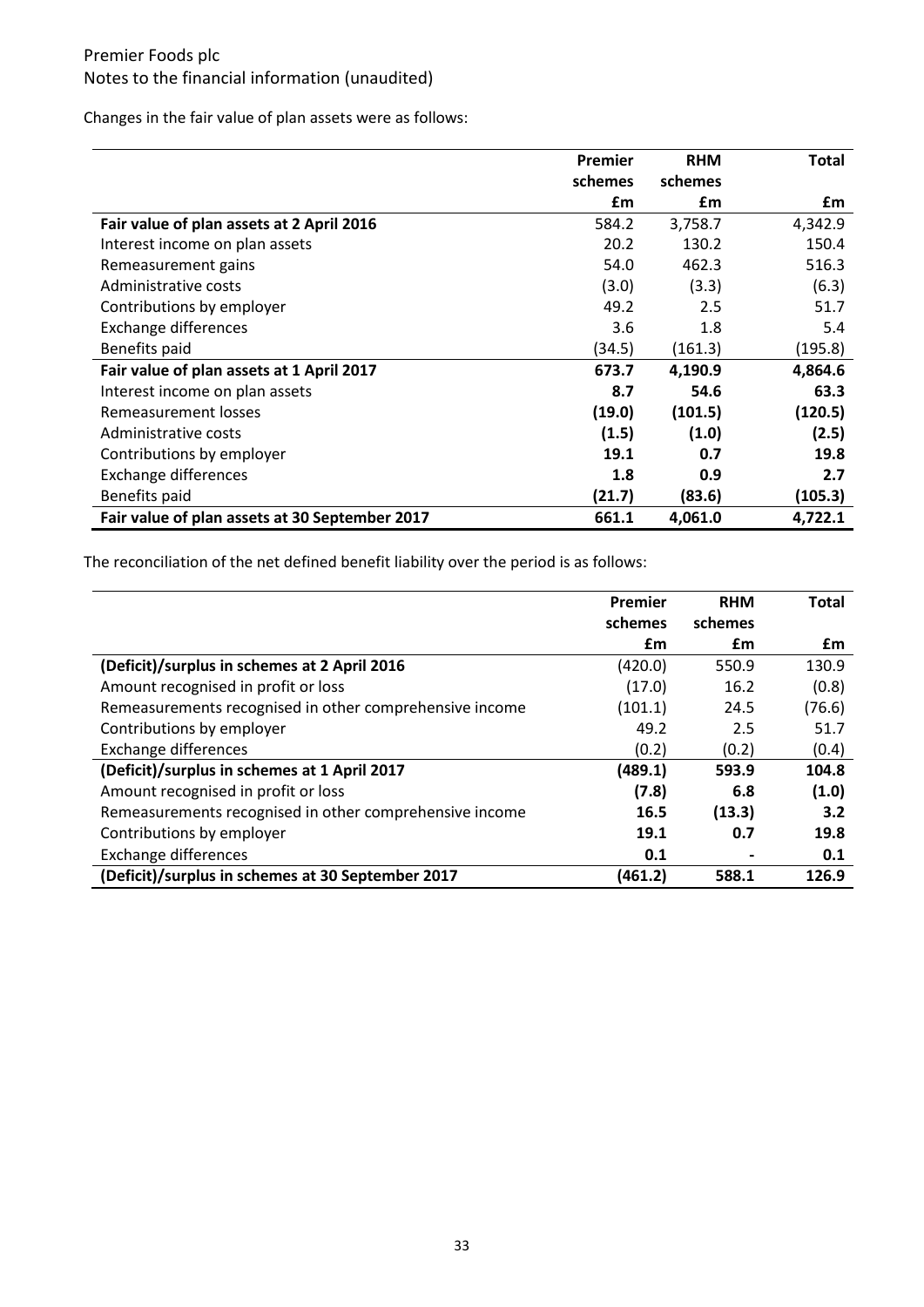The total amounts recognised in the consolidated statement of profit or loss are as follows:

|                                  | Premier | <b>RHM</b> | <b>Total</b> |
|----------------------------------|---------|------------|--------------|
|                                  | schemes | schemes    |              |
|                                  | £m      | £m         | £m           |
| 26 weeks ended 30 September 2017 |         |            |              |
| <b>Operating profit</b>          |         |            |              |
| Administrative costs             | (1.5)   | (1.0)      | (2.5)        |
| Net interest (cost)/credit       | (6.3)   | 7.8        | 1.5          |
| <b>Total for the period</b>      | (7.8)   | 6.8        | (1.0)        |
| 26 weeks ended 1 October 2016    |         |            |              |
| <b>Operating profit</b>          |         |            |              |
| Administrative costs             | (1.4)   | (2.2)      | (3.6)        |
| Net interest (cost)/credit       | (7.0)   | 9.7        | 2.7          |
| <b>Total for the period</b>      | (8.4)   | 7.5        | (0.9)        |
| 52 weeks ended 1 April 2017      |         |            |              |
| <b>Operating profit</b>          |         |            |              |
| Current service costs            |         | (0.1)      | (0.1)        |
| Administrative costs             | (3.0)   | (3.3)      | (6.3)        |
| Net interest (cost)/credit       | (14.0)  | 19.6       | 5.6          |
| <b>Total</b>                     | (17.0)  | 16.2       | (0.8)        |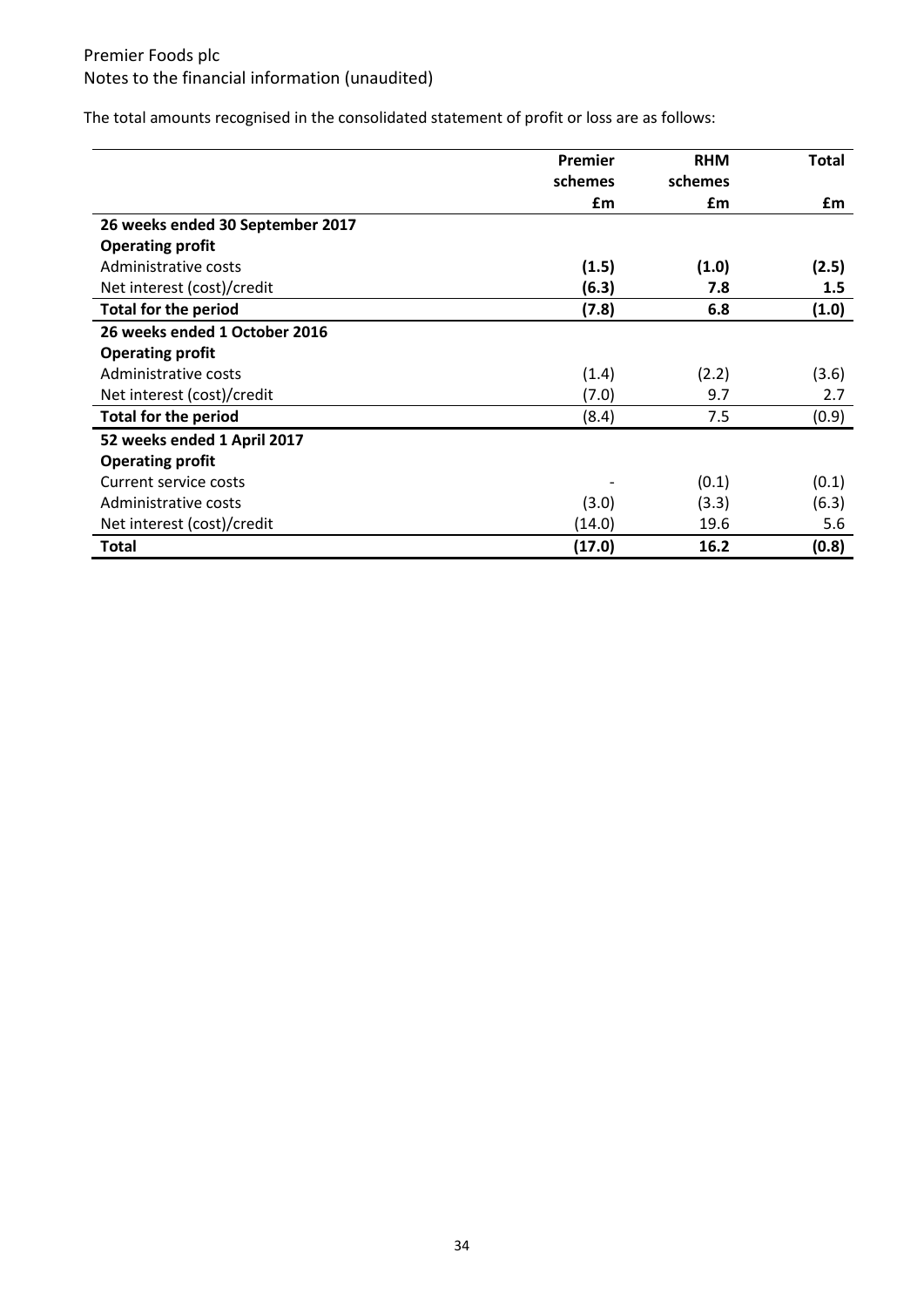#### **13. Notes to the cash flow statement**

#### **Reconciliation of loss before taxation to cash flows from operating activities**

|                                                                | 26 weeks ended 26 weeks ended |                  |  |
|----------------------------------------------------------------|-------------------------------|------------------|--|
|                                                                | 30 Sept 2017<br>£m            | 1 Oct 2016<br>£m |  |
| <b>Continuing operations</b>                                   |                               |                  |  |
| Loss before taxation                                           | (1.2)                         | (8.7)            |  |
| Net finance cost                                               | 23.7                          | 30.7             |  |
| <b>Operating profit</b>                                        | 22.5                          | 22.0             |  |
| Depreciation of property, plant and equipment                  | 8.1                           | 8.1              |  |
| Amortisation of intangible assets                              | 18.0                          | 19.0             |  |
| Impairment of goodwill                                         | 4.3                           |                  |  |
| Gain on disposal of property, plant and equipment              | (0.5)                         |                  |  |
| Fair value movements on financial instruments                  | (0.9)                         | (1.0)            |  |
| Equity settled employee incentive schemes                      | 1.5                           | 3.2              |  |
| Increase in inventories                                        | (18.7)                        | (17.4)           |  |
| (Increase)/decrease in trade and other receivables             | (14.8)                        | 15.4             |  |
| Increase/(decrease) in trade and other payables and provisions | 16.7                          | (11.8)           |  |
| Movement in retirement benefit obligations                     | (18.8)                        | (31.2)           |  |
| Cash generated from continuing operations                      | 17.4                          | 6.3              |  |
| Discontinued operations                                        |                               | 0.7              |  |
| Cash generated from operations                                 | 17.4                          | 7.0              |  |

### **Analysis of movement in borrowings**

|                                           | As at<br>1 Apr 2017<br>£m | <b>Cash flows</b><br>£m | Other<br>non-cash<br>movements<br>£m | As at<br>30 Sept 2017<br>£m |
|-------------------------------------------|---------------------------|-------------------------|--------------------------------------|-----------------------------|
| Bank overdrafts                           | (21.2)                    | 9.8                     |                                      | (11.4)                      |
| Cash and cash equivalents                 | 3.1                       | 6.4                     |                                      | 9.5                         |
| Net cash and cash equivalents             | (18.1)                    | 16.2                    |                                      | (1.9)                       |
| Borrowings - revolving credit facilities  | (22.0)                    | 6.0                     |                                      | (16.0)                      |
| Borrowings - senior secured notes         | (500.0)                   | (35.0)                  |                                      | (535.0)                     |
| Finance lease obligations                 | (0.1)                     |                         |                                      | (0.1)                       |
| Gross borrowings net of cash <sup>1</sup> | (540.2)                   | (12.8)                  |                                      | (553.0)                     |
| Debt issuance costs                       | 17.0                      |                         | 0.7                                  | 17.7                        |
| Total net borrowings <sup>1</sup>         | (523.2)                   | (12.8)                  | 0.7                                  | (535.3)                     |

<sup>1</sup> Borrowings excludes derivative financial instruments.

#### **14. Contingencies**

There were no material contingent liabilities as at 30 September 2017 and 1 April 2017.